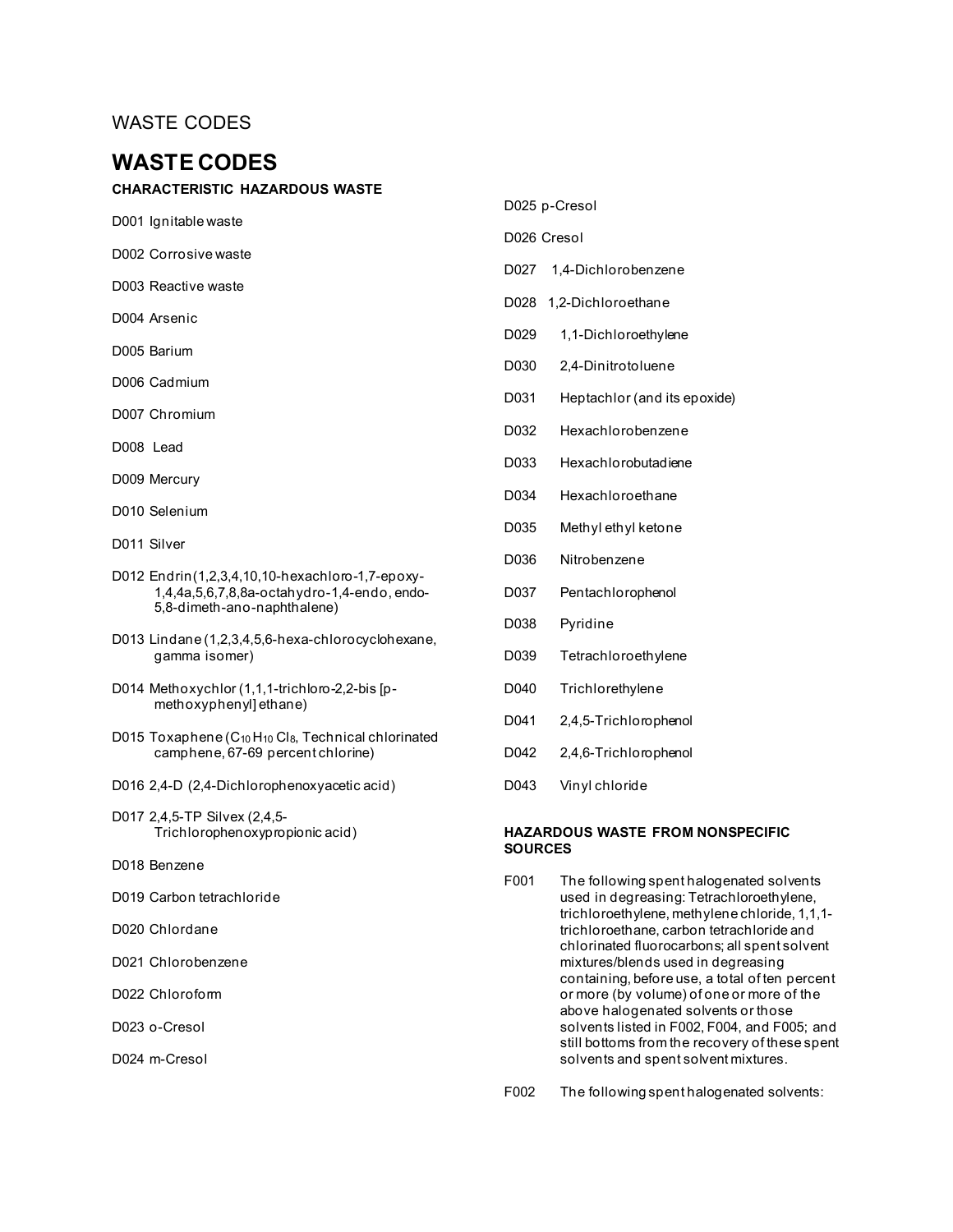Tetrachloroethylene, methylene chloride, trichloroethylene, 1,1,1-trichloroethane, chlorobenzene, 1,1,2-trichloro-1,2,2 trifluoroethane, ortho-dichlorobenzene, trichlorofluoromethane, and 1,1,2, trichloroethane; all spent solvent mixtures/blends containing, before use, a total of ten percent or more (by volume) of one or more of the above halogenated solvents or those solvents listed in F001, F004, and F005; and still bottoms from the recovery of these spent solvents and spent solvent mixtures.

- F003 The following spent non-halogenated solvents: Xylene, acetone, ethyl acetate, ethyl benzene, ethyl ether, methyl isobutyl ketone, n-butyl alcohol, cyclohexanone, and methanol; all spent solvent mixtures/ blends containing, before use, only the above spent nonhalogenated solvents; and all spent solvent mixtures/blends containing, before use, one or more of the above nonhalogenated solvents, and a total of ten percent or more (by volume) of one or more of those solvents listed in F001, F002, F004, and F005; and still bottoms from the recovery of these spent solvents and spent solvent mixtures.
- F004 The following spent nonhalogenated solvents: cresols, cresylic acid, and nitrobenzene; and the still bottoms from the recovery of these solvents; all spent solvent mixtures/blends containing, before use, a total of ten percent or more (by volume) of one or more of the above nonhalogenated solvents or those solvents listed in F001, F002, and F005; and still bottoms from the recovery of these spent solvents and spent solvent mixtures.
- F005 The following spent nonhalogenated solvents: toluene, methyl ethyl ketone, carbon disulfide, isobutanol, pyridine, benzene,2-ethoxyethanol, and 2-nitropropane; all spent solvent mixtures/blends containing, before use, a total of ten percent or more (by volume) of one or more of the above nonhalogenated solvents or those solvents listed in F001, F002, or F004; and still bottoms from the recovery of these spent solvents and spent solvent mixtures. aluminum or zinc-aluminum plating on carbon steel; (5) cleaning/stripping associated with tin, zinc, and aluminum plating on carbon steel; and (6) chemical etching and milling of aluminum.
- F006 Wastewater treatment sludges from electroplating operations except from the

following processes: (1) sulfuric acid anodizing of aluminum; (2) tin

- F007 Spent cyanide plating bath solutions from electroplating operations.
- F008 Plating bath residues from the bottom of plating baths from electroplating operations in which cyanides are used in the process.
- F009 Spent stripping and cleaning bath solutions from electroplating operations in which cyanides are used in the process.
- F010 Quenching bath residues from oil baths from metal heat treating operations in which cyanides are used in the process.
- F011 Spent cyanide solutions from slat bath pot cleaning from metal heat treating operations.
- F012 Quenching wastewater treatment sludges from metal heat treating operations in which cyanides are used in the process.
- F019 Wastewater treatment sludges from the chemical conversion coating of aluminum except from zirconium phosphating in aluminum can washing when such plating on carbon steel; (3) zinc plating (segregated basis) on carbon steel; (4) phosphating is an exclusive conversion coating process.
- F020 Wastes (except wastewater and spent carbon from hydrogen chloride purification) from the production or manufacturing use (as a reactant, chemical intermediate, or component in a formulating process) of tri- or tetrachlorophenol or of intermediates used to produce their pesticide derivatives. (This listing does not include wastes from the production of hexachlorophene from highly purified 2,4,5-trichlorophenol.)
- F021 Wastes (except wastewater and spent carbon from hydrogen chloride purification) from the production or manufacturing use (as a reactant, chemical intermediate, or component in a formulating process) of pentachlorophenol, or of intermediates used to produce derivatives.
- F022 Wastes (except wastewater and spent carbon from hydrogen chloride purification) from the manufacturing use (as a reactant, chemical intermediate, or component in a formulating process) of tetra-, penta-, or hexachlorobenzenes under alkaline conditions.
- F023 Wastes (except wastewater and spent carbon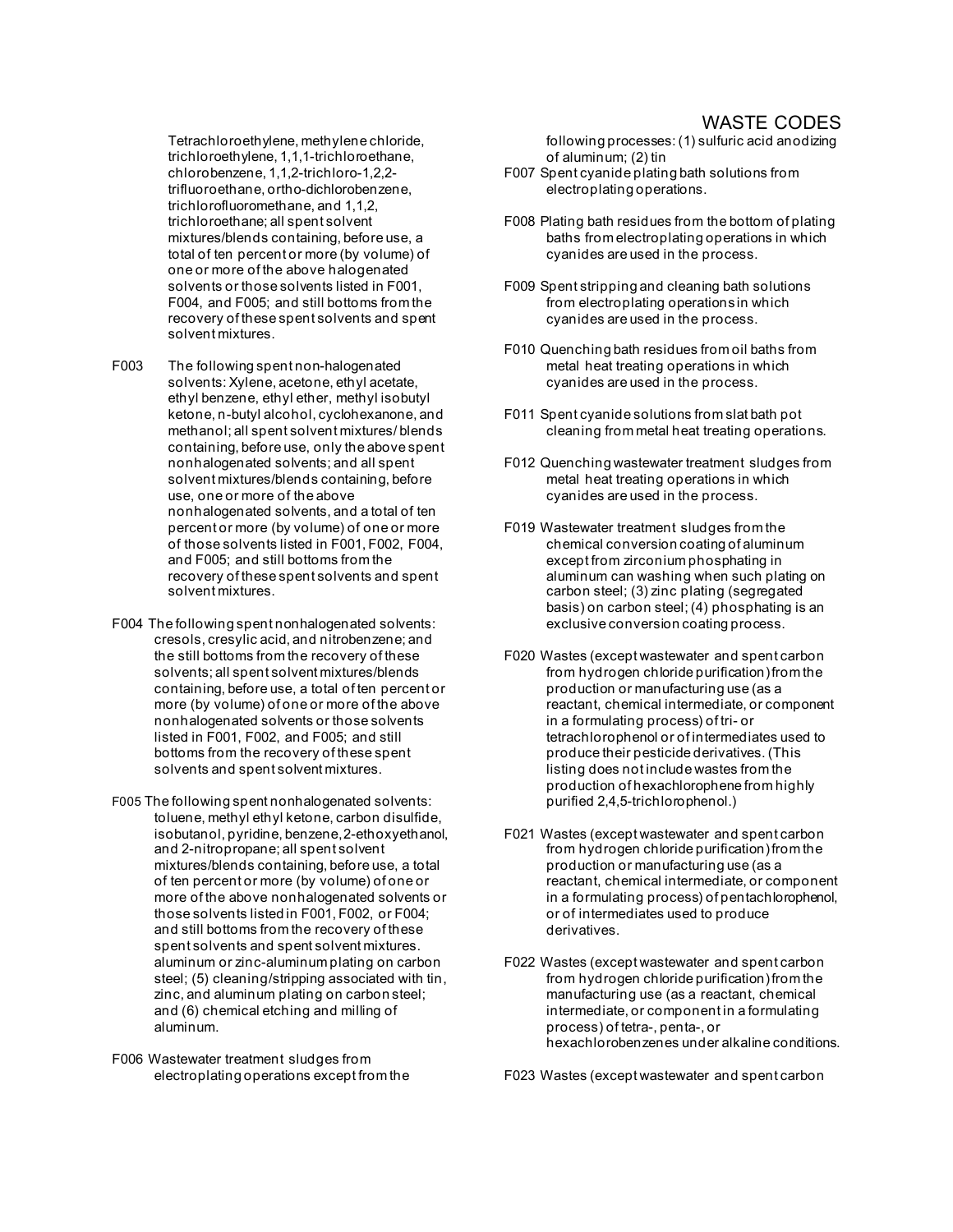- from hydrogen chloride purification) from the production of materials on equipment previously used for the production or manufacturing use (as a reactant, chemical intermediate, or component in a formulating process) of tri- and tetrachlorophenols. (This listing does not include wastes from equipment used only for the production or use of hexachlorophene from highly purified 2,4,5 trichlorophenol.)
- F024 Process wastes including, but not limited to, distillation residues, heavy ends, tars, and reactor clean-out wastes, from the production of certain chlorinated aliphatic hydrocarbons by free radical catalyzed processes. These chlorinated aliphatic hydrocarbons are those having carbon chain lengths ranging from one to and including five, with varying amounts and positions of chlorine substitution. (This listing does not include wastewaters, wastewater treatment sludge, spent catalysts, and wastes listed in Sections 261.31. or 261.32)
- F025 Condensed light ends, spent filters and filter aids, and spent desiccant wastes from the production of certain chlorinated aliphatic hydrocarbons, by free radical catalyzed processes. These chlorinated aliphatic hydrocarbons are those having carbon chain lengths ranging from one, to and including five, with varying amounts and positions of chlorine substitution.
- F026 Wastes (except wastewater and spent carbon from hydrogen chloride purification) from the production of materials on equipment previously used for the manufacturing use (as a reactant, chemical intermediate, or component in a formulating process) of tetra-, penta-, or hexachlorobenzene under alkaline conditions.
- F027 Discarded unused formulations containing tri-, tetra-, or pentachlorophenol or discarded unused formulations containing compounds derived from these chlorophenols. (This listing does not include formulations containing hexachlorophene synthesized from prepurified 2,4,5-trichlorophenol as the sole component.)
- F028 Residues resulting from the incineration or thermal treatment of soil contaminated with EPA hazardous waste nos. F020, F021, F022, F023, F026, and F027.
- F032 Wastewaters, process residuals, preservative drippage, and spent formulations from wood preserving processes generated at plants that

currently use, or have previously used, chlorophenolic formulations [except potentially cross-contaminated wastes that have had the F032 waste code deleted in accordance with Section 261.35 (i.e., the newly promulgated equipment cleaning or replacement standards), and where the generator does not resume or initiate use of chlorophenolic formulations]. (This listing does not include K001 bottom sediment sludge from the treatment of wastewater from wood preserving processes that use creosote and/or pentachlorophenol.)

- F034 Wastewaters, process residuals, preservative drippage, and spent formulations from wood preserving processes generated at plants that use creosote formulations. This listing does not include K001 bottom sediment sludgefrom the treatment of wastewater from wood preserving processes that use creosote and/or pentachlorophenol.
- F035 Wastewaters, process residuals, preservative drippage, and spent formulations from wood preserving processes generated at plants that use inorganic preservatives containing arsenic or chromium. This listing does not include K001 bottom sediment sludge from the treatment of wastewater from wood preserving processes that use creosote and/or pentachlorophenol.
- F037 Petroleum refinery primary oil/water/solids separation sludge - Any sludge generated from the gravitational separation of oil/water/solids during the storage or treatment of process wastewaters and oily cooling wastewaters from petroleum refineries. Such sludges include, but are not limited to, those generated in oil/water/solids separators; tanks and impoundments; ditches and other conveyances; sumps; and storm water units receiving dry weather flow. Sludges generated in storm water units that do not receive dry weather flow, sludges generated in aggressive biological treatment units as defined in Section 261.31(b)(2)(including sludges generated in one or more additional units after wastewaters have been treated in aggressive biological treatment units), and K051 wastes are exempted from this listing. This listing does not include residuals generated from processing or recycling oil-bearing hazardous secondary materials excluded under paragraph (A)(12)(a) of rule 3745-51-04 of the Administrative Code, if those residuals are to be disposed of.

F038 Petroleum refinery secondary (emulsified)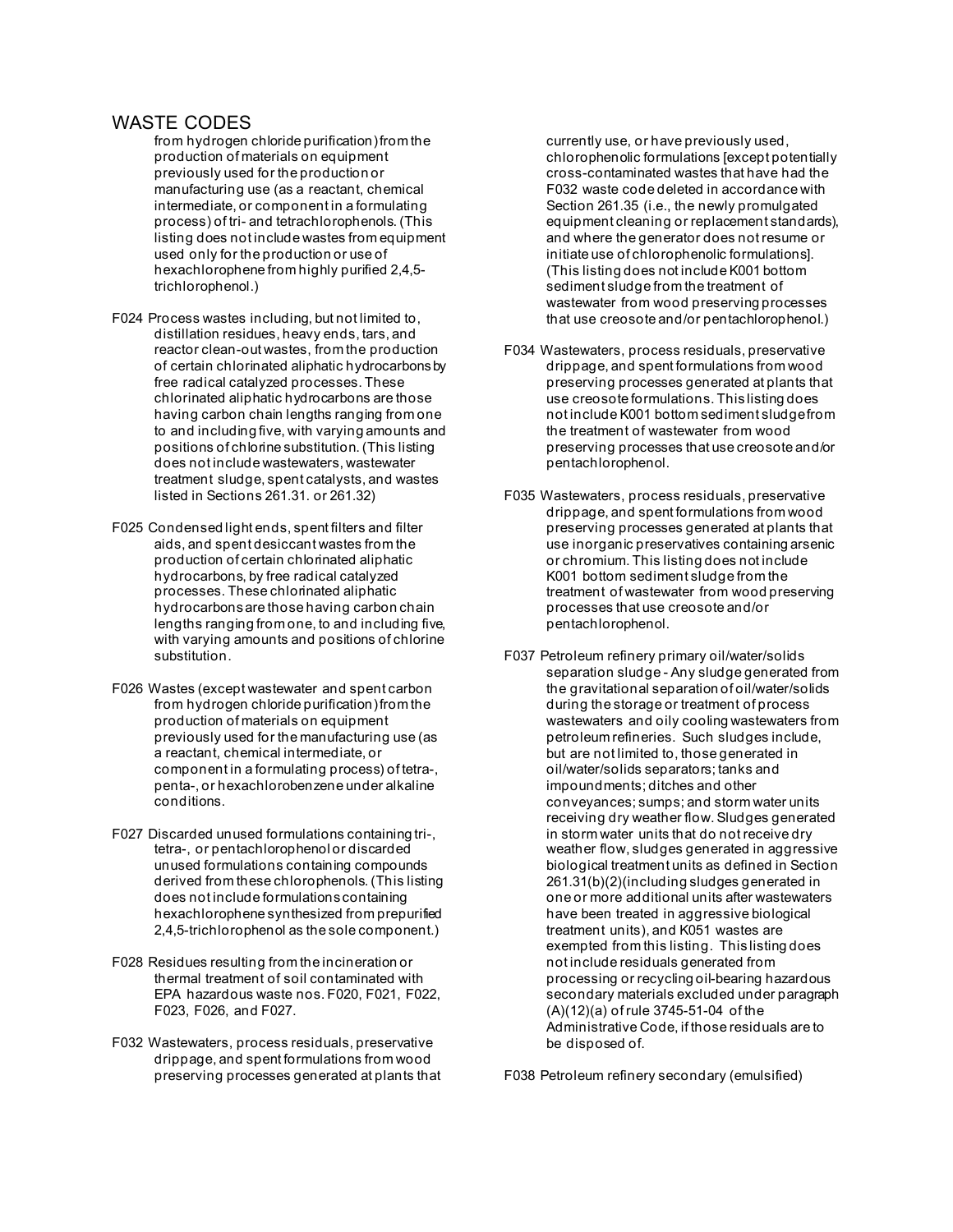oil/water/solids separation sludge - Any sludge and/or float generated from the physical and/or chemical separation of oil/water/solids in process wastewaters and oily cooling wastewaters from petroleum refineries. Such wastes include, but are not limited to, all sludges and floats generated in induced air flotation (IAF) units, tanks and impoundments, and all sludges generated in DAF units. Sludges generated in stormwater units that do not receive dry weather flow, sludges generated in aggressive biological treatment units as defined in Section 261.31(b)(2) (including sludges generated in one or more additional units after wastewaters have been treated in aggressive biological treatment units), and F037, K048, and K051 wastes are exempted from this listing.

F039 Leachate resulting from the treatment, storage, or disposal of wastes classified by more than one waste code under Subpart D, or from a mixture of wastes classified under Subparts C and D of this part. (Leachate resulting from the management of one or more of the following EPA Hazardous Wastes and no other hazardous wastes retains its hazardous waste code(s): F020, F021, F022, F023, F026, F027, and/or F028.)

#### **HAZARDOUS WASTE FROM SPECIFIC SOURCES**

- K001 Bottom sediment sludge from the treatment of wastewaters from wood preserving processes that use creosote and/or pentachlorophenol.
- K002 Wastewater treatment sludge from the production of chrome yellow and orange pigments.
- K003 Wastewater treatment sludge from the production of molybdate orange pigments.
- K004 Wastewater treatment sludge from the production of zinc yellow pigments.
- K005 Wastewater treatment sludge from the production of chrome green pigments.
- K006 Wastewater treatment sludge from the production of chrome oxide green pigments (anhydrous and hydrated).
- K007 Wastewater treatment sludge from the production of iron blue pigments.
- K008 Oven residue from the production of chrome oxide green pigments.
- K009 Distillation bottoms from the production of acetaldehyde from ethylene.
- K010 Distillation side cuts from the production of acetaldehyde from ethylene.
- K011 Bottom stream from the wastewater stripper in the production of acrylonitrile.
- K013 Bottom stream from the acetonitrile column in the production of acrylonitrile.
- K014 Bottoms from the acetonitrile purification column in the production of acrylonitrile.
- K015 Still bottoms from the distillation of benzyl chloride.
- K016 Heavy ends or distillation residues from the production of carbon tetrachloride.
- K017 Heavy ends (still bottoms) from the purification column in the production of epichlorohydrin.
- K018 Heavy ends from the fractionation column in ethyl chloride production.
- K019 Heavy ends from the distillation of ethylene dichloride in ethylene dichloride production.
- K020 Heavy ends from the distillation of vinyl chloride in vinyl chloride monomer production.
- K021 Aqueous spent antimony catalyst waste from fluoromethane production.
- K022 Distillation bottom tars from the production of phenol/acetone from cumene.
- K023 Distillation light ends from the production of phthalic anhydride from naphthalene.
- K024 Distillation bottoms from the production of phthalic anhydride from naphthalene.
- K025 Distillation bottoms from the production of nitrobenzene by the nitration of benzene.
- K026 Stripping still tails from the production of methyl ethyl pyridines.
- K027 Centrifuge and distillation residues from toluene diisocyanate production.
- K028 Spent catalyst from the hydrochlorinator reactor in the production of 1,1,1-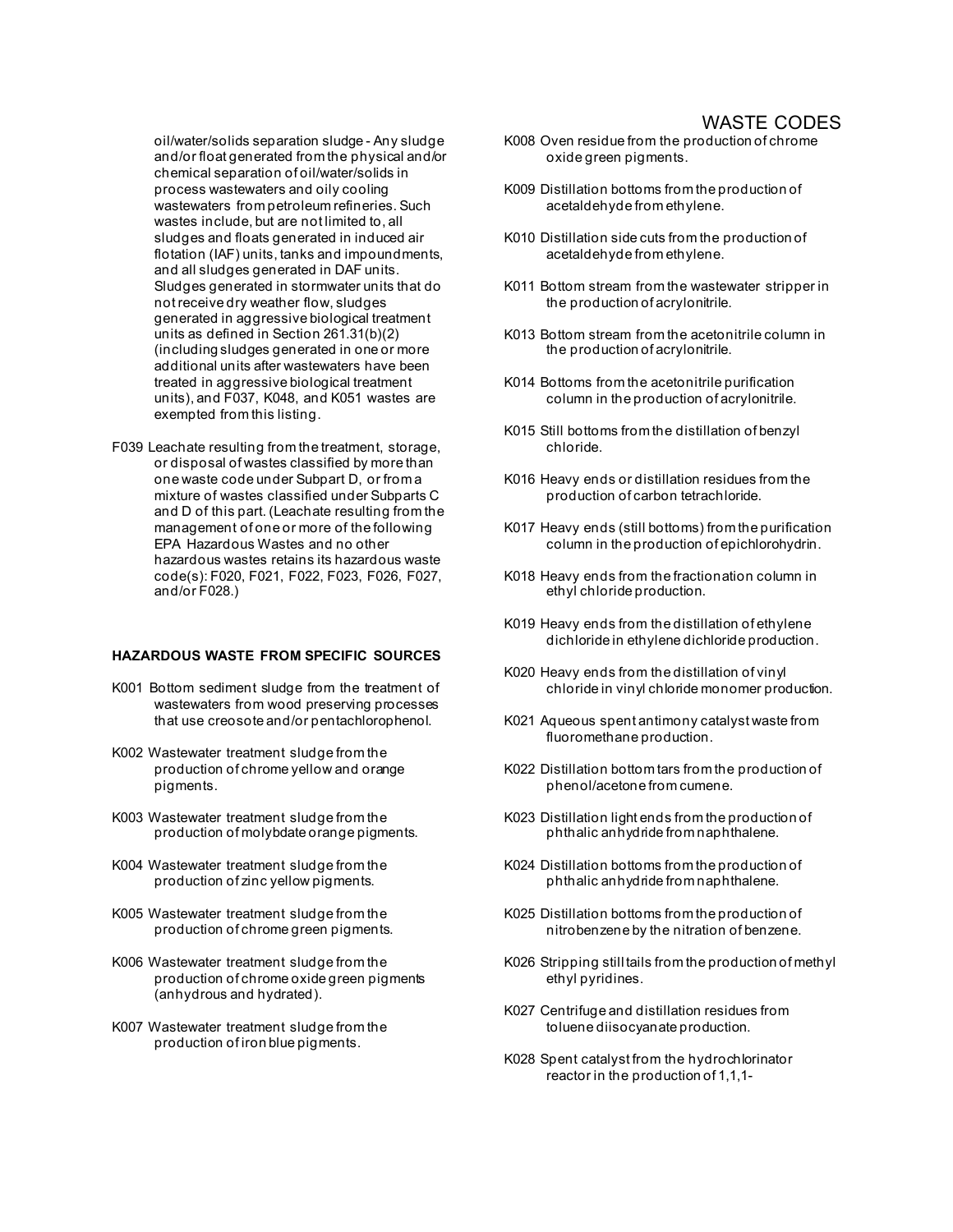trichloroethane.

- K029 Waste from the product steam stripper in the production of 1,1,1-trichloroethane.
- K030 Column bottoms or heavy ends from the combined production of trichloroethylene and perchloroethylene.
- K031 By-product salts generated in the production of MSMA and cacodylic acid.
- K032 Wastewater treatment sludge from the production of chlordane.
- K033 Wastewater and scrub water from the chlorination of cyclopentadiene in the production of chlordane.
- K034 Filter solids from the filtration of hexachlorocyclopentadiene in the production of chlordane.
- K035 Wastewater treatment sludges generated in the production of creosote.
- K036 Still bottoms from toluene reclamation distillation in the production of disulfoton.
- K037 Wastewater treatment sludges from the production of disulfoton.
- K038 Wastewater from the washing and stripping of phorate production.
- K039 Filter cake from the filtration of diethylphosphorodithioic acid in the production of phorate.
- K040 Wastewater treatment sludge from the production of phorate.
- K041 Wastewater treatment sludge from the production of toxaphene.
- K042 Heavy ends or distillation residues from the distillation of tetrachlorobenzene in the production of 2,4,5-T.
- K043 2,6-dichlorophenol waste from the production of  $2,4$ -D.
- K044 Wastewater treatment sludges from the manufacturing and processing of explosives.
- K045 Spent carbon from the treatment of wastewater containing explosives.
- K046 Wastewater treatment sludges from the manufacturing, formulation, and loading of lead-based initiating compounds.
- K047 Pink/red water from TNT operations.
- K048 Dissolved air flotation (DAF) float from the petroleum refining industry.
- K049 Slop oil emulsion solids from the petroleum refining industry.
- K050 Heat exchanger bundle cleaning sludge from the petroleum refining industry.
- K051 API separator sludge from the petroleum refining industry.
- K052 Tank bottoms (leaded) from the petroleum refining industry.
- K060 Ammonia still lime sludge from coking operations.
- K061 Emission control dust/sludge from the primary production of steel in electric furnaces.
- K062 Spent pickle liquor from steel finishing operations of plants that produce iron or steel.
- K069 Emission control dust/sludge from secondary lead smelting.
- K071 Brine purification muds from the mercury cell process in chlorine production, in which separately prepurified brine is not used.
- K073 Chlorinated hydrocarbon waste from the purification step of the diaphragm cell process using graphite anodes in chlorine production.
- K083 Distillation bottoms from aniline production.
- K084 Wastewater treatment sludges generated during the production of veterinary pharmaceuticals from arsenic or organoarsenic compounds.
- K085 Distillation or fractionation column bottoms from the production of chlorobenzenes.
- K086 Solvent washes and sludges, caustic washes and sludges, or water washes and sludges from cleaning tubs and equipment used in the formulation of ink from pigments, driers, soaps, and stabilizers containing chromium and lead.
- K087 Decanter tank tar sludge from coking operations.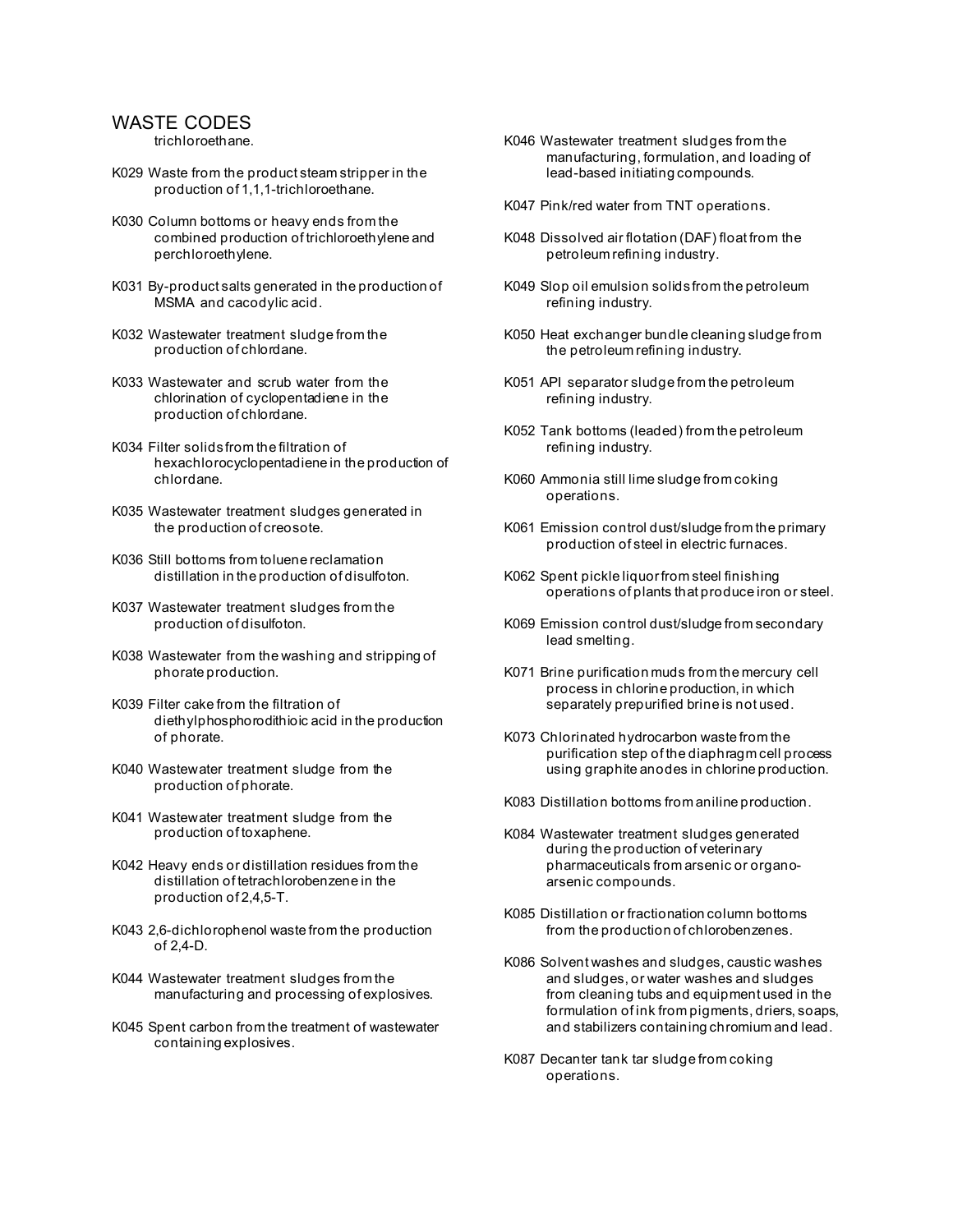- K088 Spent potliners from primary aluminum reduction.
- K093 Distillation light ends from the production of phthalic anhydride from ortho-xylene.
- K094 Distillation bottoms from the production of phthalic anhydride from ortho-xylene.
- K095 Distillation bottoms from the production of 1,1,1-trichloroethane.
- K096 Heavy ends from the heavy ends column from the production of 1,1,1-trichloroethane.
- K097 Vacuum stripper discharge from the chlordane chlorinator in the production of chlordane.
- K098 Untreated process wastewater from the production of toxaphene.
- K099 Untreated wastewater from the production of 2,4-D.
- K100 Waste leaching solution from acid leaching of emission control dust/sludge from secondary lead smelting.
- K101 Distillation tar residues from the distillation of aniline-based compounds in the production of veterinary pharmaceuticals from arsenic or organo-arsenic compounds.
- K102 Residue from the use of activated carbon for decolorization in the production of veterinary pharmaceuticals from arsenic or organoarsenic compounds.
- K103 Process residues from aniline extraction from the production of aniline.
- K104 Combined wastewaters generated from nitrobenzene/aniline production.
- K105 Separated aqueous stream from the reactor product washing step in the production of chlorobenzenes.
- K106 Wastewater treatment sludge from the mercury cell process in chlorine production.
- K107 Column bottoms from product separation from the production of 1,1-dimethylhydrazine (UDMH) from carboxylic acid hydrazides.
- K108 Condensed column overheads from product separation and condensed reactor vent gases from the production of 1,1-dimethylhydrazine

from carboxylic acid hydrazides.

- K109 Spent filter cartridges from product purification from the product of 1,1-dimethylhydrazine from carboxylic acid hydrazides.
- K110 Condensed column overheads from intermediate separation from the production of 1,1-dimethylhydrazine from carboxylic acid.
- K111 Product washwaters from the production of dinitrotoluene via nitration of toluene.
- K112 Reaction by-product water from the drying column in the production of toluenediamine via hydrogenation of dinitrotoluene.
- K113 Condensed liquid light ends from purification of toluenediamine in production of toluenediamine via hydrogenation of dinitrotoluene.
- K114 Vicinals from the purification of toluenediamine in production of toluenediamine via hydrogenation of dinitrotoluene.
- K115 Heavy ends from purification of toluenediamine in the production of toluenediamine via hydrogenation of dinitrotoluene.
- K116 Organic condensate from the solvent recovery column in the production of toluene diisocyanate via phosgenation of toluenediamine.
- K117 Wastewater from the reactor vent gas scrubber in the production of ethylene dibromide via bromination of ethene.
- K118 Spent adsorbent solids from purification of ethylene dibromide in the production of ethylene dibromide via bromination of ethene.
- K123 Process wastewater (including supernates, filtrates, and washwaters) from the production of ethylenebisdithiocarbamic acid and its salts.
- K124 Reactor vent scrubber water from the production of ethylenebisdithiocarbamic acid and its salts.
- K125 Filtration, evaporation, and centrifugation solids from the production of ethylenebisdithiocarbamic acid and its salts.
- K126 Baghouse dust and floor sweepings in milling and packaging operations from production or formulation of ethylenebisdithiocarbamic acid and its salts.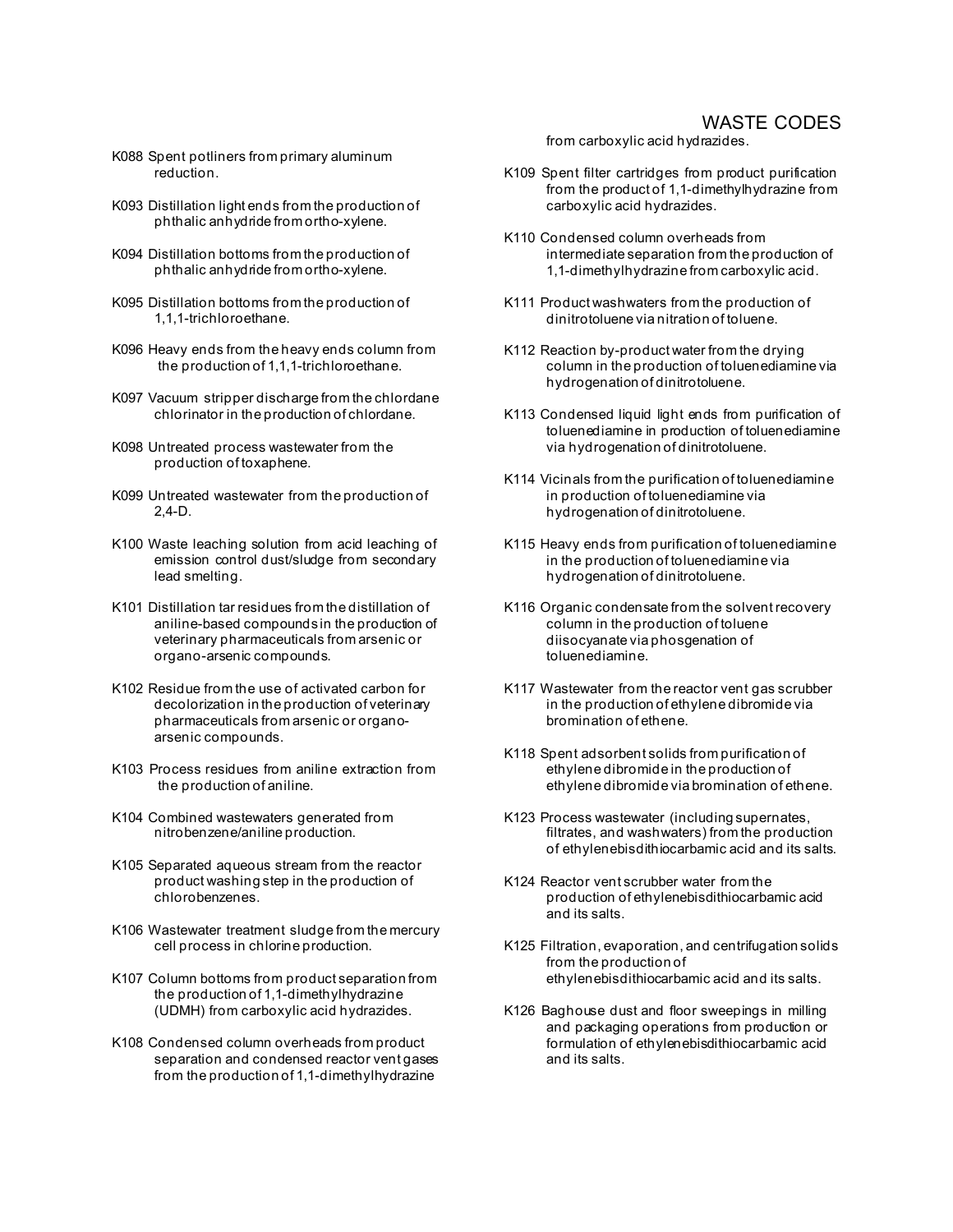- K131 Wastewater from the reactor and spent sulfuric acid from the acid dryer from the production of methyl bromide.
- K132 Spent absorbent and wastewater separator solids from the production of methyl bromide.
- K136 Still bottoms from the purification of ethylene dibromide in the production of ethylene dibromide via bromination of ethene.
- K140 Floor sweepings, off-specification product, and spent filter media from the production of 2,4,6 tribromophenol.
- K141 Process residues from the recovery of coal tar, including, but not limited to, tar collecting sump residues from the production of coke from coal or the recovery of coke by-products produced from coal. This listing does not include K087 (decanter tank sludge from coking operations).
- K142 Tank storage residues from the production of coke from coal or from the recovery of coke byproducts from coal.
- K143 Process residues from the recovery of light oil, including, but not limited to, those generated in stills, decanters, and wash oil recovery units from the recovery of coke by-products produced from coal.
- K144 Wastewater sump residues from light oil refining, including, but not limited to, intercepting or contamination sump sludges from the recovery of coke by-products produced from coal.
- K145 Residues from naphthalene collection and recovery operations from the recovery of coke by-products produced from coal.
- K147 Tar storage residues from coal tar refining.
- K148 Residues from coal tar distillation, including, but not limited to, still bottoms.
- K149 Distillation bottoms from the production of alpha (or methyl-) chlorinated toluenes, ringchlorinated toluenes, benzoyl chlorides, and compounds with mixtures of these functional groups. [This waste does not include still bottoms from the distillation of benzoyl chloride]
- K150 Organic residuals excluding spent carbon adsorbent, from the spent chlorine gas and hydrochloric acid recovery processes

associated with the production of alpha (or methyl-) chlorinated tolunes, benzoyl chlorides, and compounds with mixtures of these functional groups.

- K151 Wastewater treatment sludges, excluding neutralization and biological sludges, generated during the treatment of wastewaters from the production of alpha (or methyl-) chlorinated tolunes, benzoyl chlorides, and compounds with mixtures of these functional groups.
- K156 Organic waste (including heavy ends, still bottoms, light ends, spent solvents, filtrates, and decantates) from the production of carbamates and carbamoyl oximes. This listing does not apply to wastes generated from the manufacture of 3-iodo-2-propynyl – butylcarbamate.
- K157 Wastewaters (including scrubber waters, condenser waters, washwaters, and separation waters) from the production of carbamates and carbamoyl oximes. This listing does not apply to wastes generated from the manufacture of 3-iodo-2-propynyl –butylcarbamate.
- K158 Bag house dusts and filter/separation solids from the production of carbamates and carbamoyl oximes. This listing does not apply to wastes generated from the manufacture of 3-iodo-2-propynyl –butylcarbamate.
- K159 Organics from the treatment of thiocarbamate wastes.
- K161 Purification solids (including filtration, evaporation, and centrifugation solids), bag house dust and floor sweepings from the production of dithiocarbamate acids and their salts. (This listing does not include K125 or K126).
- K169 Crude oil tank sediment from petroleum refining operations.
- K170 Clarified slurry oil sediment from petroleum refining operations.
- K171 Spent hydrotreating catalyst from petroleum refining operations, including guard beds used to desulfurize feeds to other catalytic reactors (this listing does not include inert support media).
- K172 Spent hydrorefining catalyst from petroleum refining operations, including guard beds used to desulfurize feeds to other catalytic reactors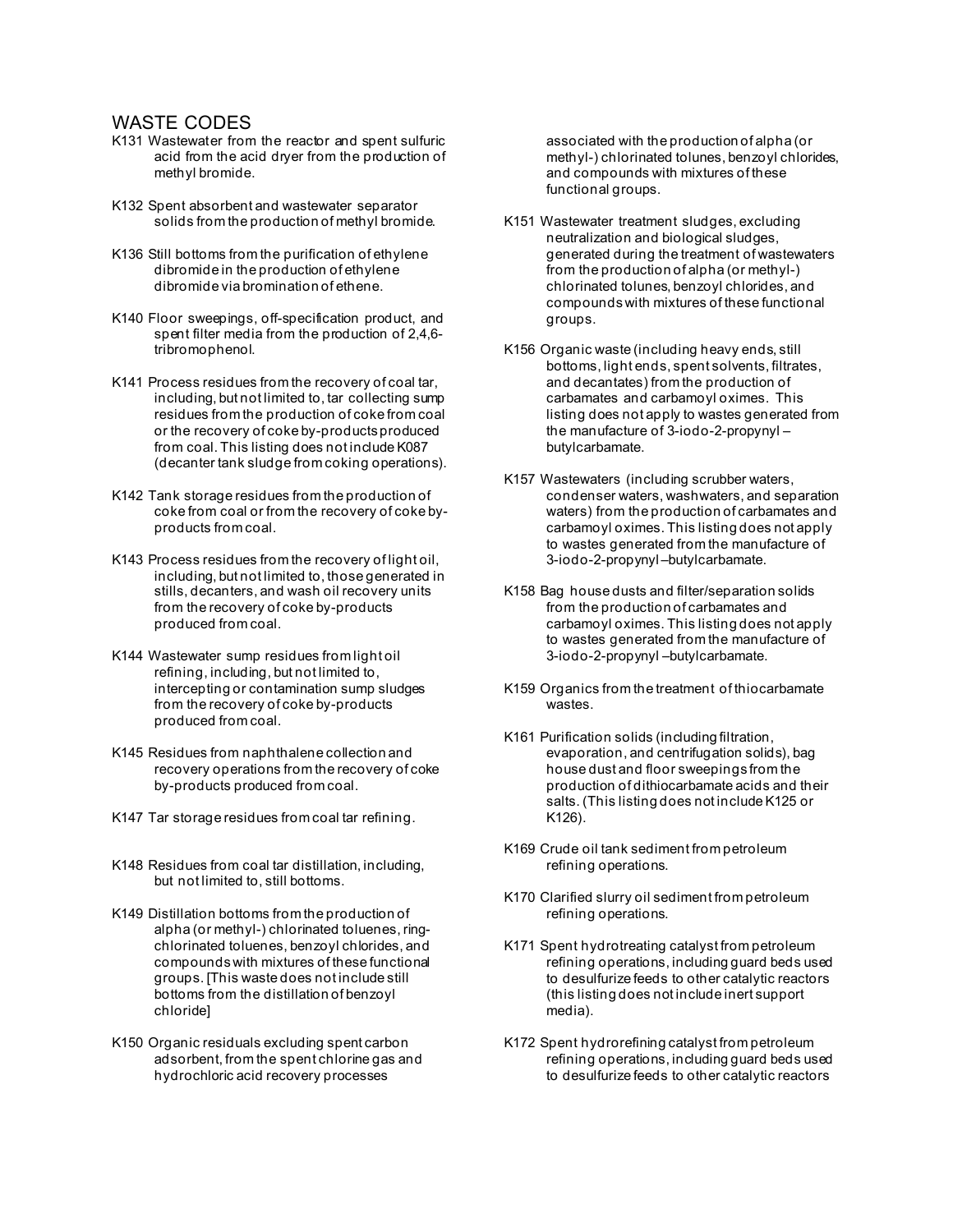(this listing does not include inert support media).

- K174 Wastewater treatment sludges from the production of ethylene dichloride or vinyl chloride monomer.
- K175 Wastewater treatment sludges from the production of vinyl chloride monomer using mercuric chloride catalyst in an acetylenebased process.
- K176 Baghouse filters from the production of antimony oxide, including filters from the production of intermediates.
- K177 Slag from the production of antimony oxide that is speculatively accumulated or disposed, including slag from the production of intermediates.
- K178 Residues from manufacturing and manufacturing-site storage of ferric chloride from acids formed during the production of titanium dioxide using the chloride ilmenite process.

#### **DISCARDED COMMERCIAL CHEMICAL PRODUCTS, OFF-SPECIFICATION SPECIES, CONTAINER RESIDUALS, AND SPILL RESIDUES THEREOF—ACUTE HAZARDOUS WASTE**

*(AN ALPHABETIZED LISTING CAN BE FOUND IN 40 CFR 261.33.)*

- P001 2H-1-Benzopyran-2-one, 4-hydroxy-3-(3-oxo-1 phenylbutyl)-, & salts, when present at concentrations greater than 0.3%
- P001 Warfarin, & salts, when present at concentrations greater than 0.3%
- P002 1-Acetyl-2-thiourea
- P002 Acetamide, –(aminothioxomethyl)-
- P003 2-Propenal
- P003 Acrolein
- P004 1,4,5,8-Dimethanonaphthalene, 1,2,3,4,10,10 hexa-chloro-1,4,4a,5,8,8a,-hexahydro-, (1alpha, 4alpha, 4abeta, 5alpha, 8alpha, 8abeta)- P004 Aldrin
- P005 2-Propen-1-ol
- P005 Allyl alcohol
- P006 Aluminum phosphide (R,T)
- P007 3(2H)-Isoxazolone, 5-(aminomethyl)-
- P007 5-(Aminomethyl)-3-isoxazolol
- P008 4-Aminopyridine
- P008 4-Pyridinamine
- P009 Ammonium picrate (R)
- P009 Phenol, 2,4,6-trinitro-, ammonium salt (R)
- P010 Arsenic acid H3AsO<sub>4</sub>
- P011 Arsenic oxide As<sub>2</sub>O<sub>5</sub>
- P011 Arsenic pentoxide
- P012 Arsenic oxide As<sub>2</sub>O<sub>3</sub>
- P012 Arsenic trioxide
- P013 Barium cyanide
- P014 Benzenethiol
- P014 Thiophenol
- P015 Beryllium
- P016 Dichloromethyl ether
- P016 Methane, oxybis[chloro-
- P017 2-Propanone, 1-bromo-
- P017 Bromoacetone
- P018 Brucine
- P018 Strychnidin-10-one, 2,3-dimethoxy-
- P020 Dinoseb
- P020 Phenol, 2-(1-methylpropyl)-4,6-dinitro-
- P021 Calciumcyanide
- P021 Calcium cyanide Ca(CN)2
- P022 Carbon disulfide
- P023 Acetaldehyde, chloro-
- P023 Chloroacetaldehyde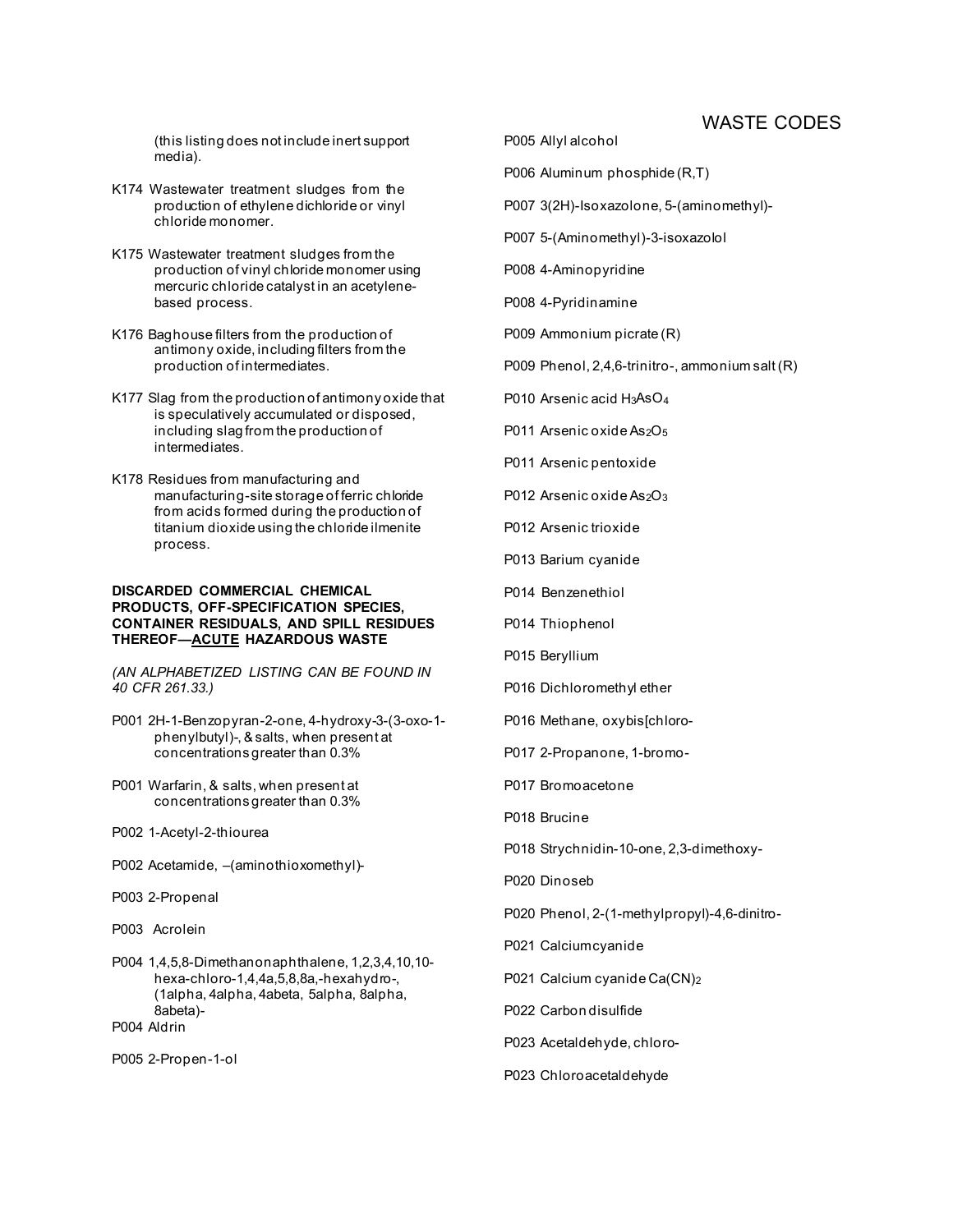- P024 Benzenamine, 4-chloro-
- P024 p-Chloraniline
- P026 1-(o-Chlorophenyl)thiourea
- P026 Thiourea, (2-chlorophenyl)-
- P027 3-Chloropropionitrile
- P027 Propanenitrile, 3-chloro-
- P028 Benzene, (chloromethyl)-
- P028 Benzyl chloride
- P029 Copper cyanide
- P029 Copper cyanide Cu(CN)
- P030 Cyanides (soluble cyanide salts), not otherwise specified
- P031 Cyanogen
- P031 Ethanedinitrile
- P033 Cyanogen chloride
- P033 Cyanogen chloride (CN)Cl
- P034 2-Cyclohexyl-4,6-dinitrophenol
- P034 Phenol, 2-cyclohexyl-4,6-dinitro-
- P036 Arsonous dichloride, phenyl-
- P036 Dichlorophenylarsine
- P037 2,7:3,6-Dimethanonaphth[2,3-b]oxirene, 3,4,5,6,9,9-hexachloro-1a,2,2a,3,6,6a,7,7aoctahydro-, (1aalpha, 2beta, 2aalpha, 3beta, 6beta, 6aalpha, 7beta, 7aalpha)-
- P037 Dieldrin
- P038 Arsine, diethyl-
- P038 Diethylarsine
- P039 Disulfoton
- P039 Phosphorodithioic acid, O,O-diethyl S-[2- (ethylthio)ethyl] ester
- P040 O,O-Diethyl O-pyrazinyl phosphorothioate
- P040 Phosphorothioic acid, O,O-diethyl O-pyrazinyl ester P041 Diethyl-p-nitrophenyl phosphate P041 Phosphoric acid, diethyl 4-nitrophenyl ester P042 1,2-Benzenediol, 4-[1-hydroxy-2- (methylamino)ethyl]-, (R)- P042 Epinephrine P043 Diisopropylfluorophosphate (DFP) P043 Phosphorofluoridic acid, bis(1-methylethyl) Ester P044 Dimethoate P044 Phosphorodithioic acid, O,O-dimethyl S-[2- (methylamino)-2-oxoethyl] ester P045 2-Butanone, 3,3-dimethyl-1-(methylthio)-, O- [methylamino)carbonyl] oxime P045 Thiofanox P046 alpha,alpha-Dimethylphenethylamine P046 Benzeneethanamine, alpha, alpha-dimethyl-P047 4,6-Dinitro-o-cresol, & salts P047 Phenol, 2-methyl-4,6-dinitro-, & salts P048 2,4-Dinitrophenol P048 Phenol, 2,4-dinitro-P049 Dithiobiuret P049 Thioimidodicarbonic diamide [(H<sub>2</sub>N)C(S)]<sub>2</sub>NH P050 6,9-Methano-2,4,3 benzodioxathiepin,6,7,8,9,10,10-hexachloro-1,5,5a,6,9,9a-hexahydro-,3-oxide P050 Endosulfan P051 2,7:3,6-Dimethanonaphth[2,3-b]oxirene, 3,4,5,6,9,9-hexachloro-1a,2,2a,3,6,6a,7,7aoctahydro-, (1aalpha, 2beta, 2abeta, 3alpha, 6alpha, 6abeta, 7beta, 7aalpha)- & metabolites P051 Endrin
- P051 Endrin, & metabolites
- P054 Aziridine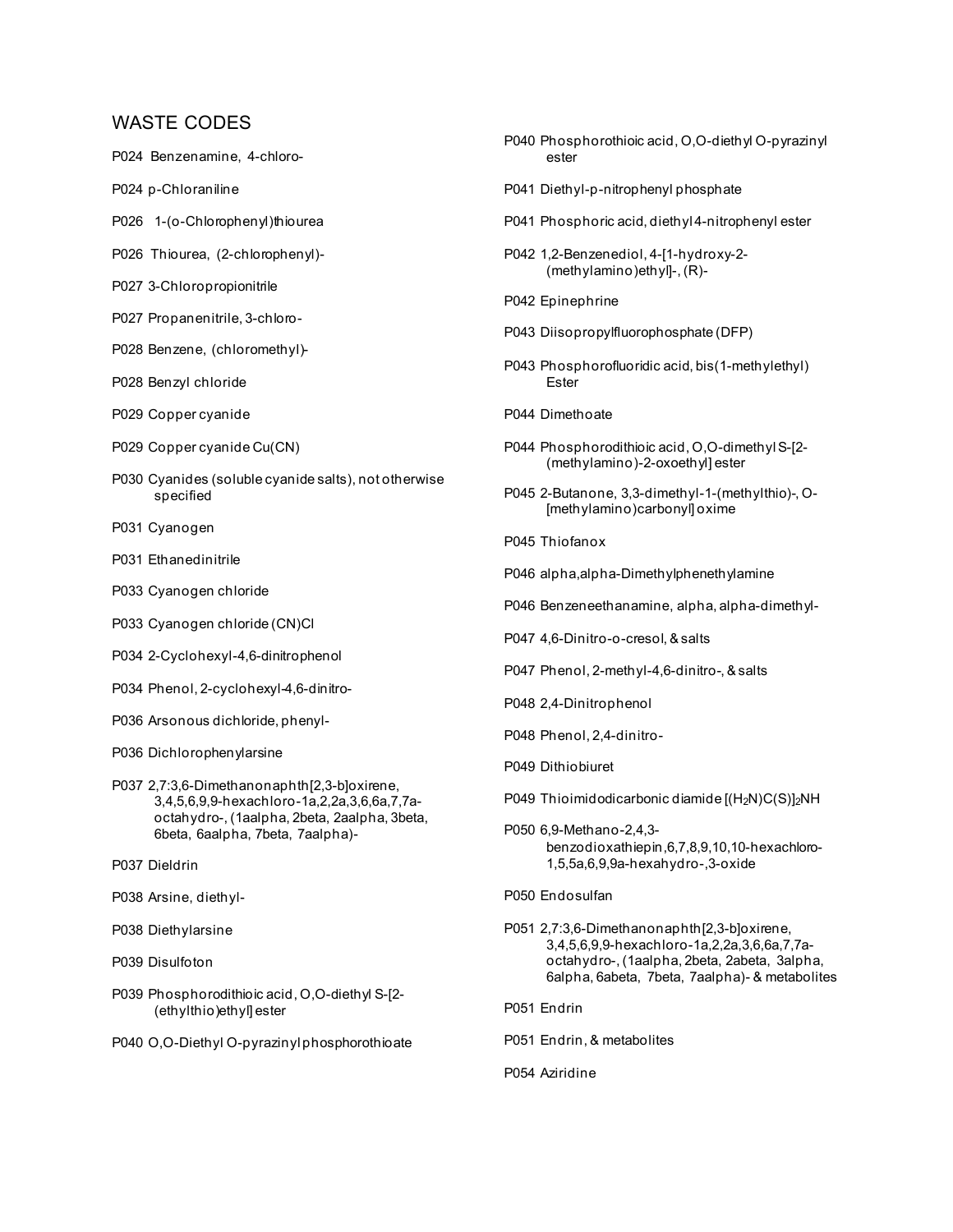- 
- 
- 
- P057 Fluoroacetamide
- P058 Acetic acid, fluoro-, sodium salt
- P058 Fluoroacetic acid, sodium salt
- P059 4,7-Methano-1H-indene, 1,4,5,6,7,8,8 heptachloro-3a,4,7,7a-tetrahydro- P073 Nickel carbonyl Ni(CO)<sub>4</sub>, (T-4)-
- 
- P060 1,4,5,8-Dimethanonaphthalene, 1,2,3,4,10,10 hexa-chloro-1,4,4a,5,8,8a,-hexahydro-, (1alpha, 4alpha, 4abeta, 5beta, 8beta, 8abeta)- P075 Nicotine, & salts (this listing does not
- 
- P062 Hexaethyl tetraphosphate **P076** Nitric oxide
- P062 Tetraphosphoric acid, hexaethyl ester P076 Nitrogen oxide NO
- 
- P063 Hydrogen cyanide **P077** p-Nitroaniline
- P064 Methane, isocyanato- P078 Nitrogen dioxide
- 
- P065 Fulminic acid, mercury(2+) salt (R,T) P081 1,2,3-Propanetriol, trinitrate (R)
- P065 Mercury fulminate (R,T) P065 Mercury fulminate (R,T)
- P066 Ethanimidothioic acid, N- P082 Methanimine, –methyl-N-nitroso- [[(methylamino)carbonyl]oxy]-, methyl ester
- P066 Methomyl
- P067 1,2-Propylenimine
- P067 Aziridine, 2-methyl-
- P068 Hydrazine, methyl-
- P068 Methyl hydrazine
- P069 2-Methyllactonitrile
- P069 Propanenitrile, 2-hydroxy-2-methyl-
- P070 Aldicarb acid
- P070 Propanal, 2-methyl-2-(methylthio)-, O-P054 Ethyleneimine **[**(methylamino)carbonyl]oxime
- P056 Fluorine **P056** P071 Methyl parathion
- P057 Acetamide, 2-fluoro- P071 Phosphorothioic acid, O,O,-dimethyl O-(4 nitrophenyl) ester
	- P072 alpha-Naphthylthiourea
	- P072 Thiourea, 1-naphthalenyl-
	- P073 Nickel carbonyl
	-
- P059 Heptachlor **P074** Nickel cyanide
	- P074 Nickel cyanide Ni(CN)2
	- include patches, gums and lozenges that are "FDA-approved" over-the-counter nicotine replacement therapies)
- P060 Isodrin P075 Pyridine, 3-(1-methyl-2-pyrrolidinyl)-,(S)-, & Salts (this listing does not include patches, gums and lozenges that are "FDAapproved" over-the-counter nicotine replacement therapies)
	-
	-
- P063 Hydrocyanic acid P077 Benzenamine, 4-nitro-
	-
	-
- P064 Methyl isocyanate **P078** Nitrogen oxide NO<sub>2</sub>
	-
	-
	-
	- P082 N-Nitrosodimethylamine
	- P084 N-Nitrosomethylvinylamine
	- P084 Vinylamine, –methyl-N-nitroso-
	- P085 Diphosphoramide, octamethyl-
	- P085 Octamethylpyrophosphoramide
	- P087 Osmium oxide OsO4, (T-4)-
	- P087 Osmium tetroxide
	- P088 7-Oxabicyclo[2.2.1]heptane-2,3-dicarboxylic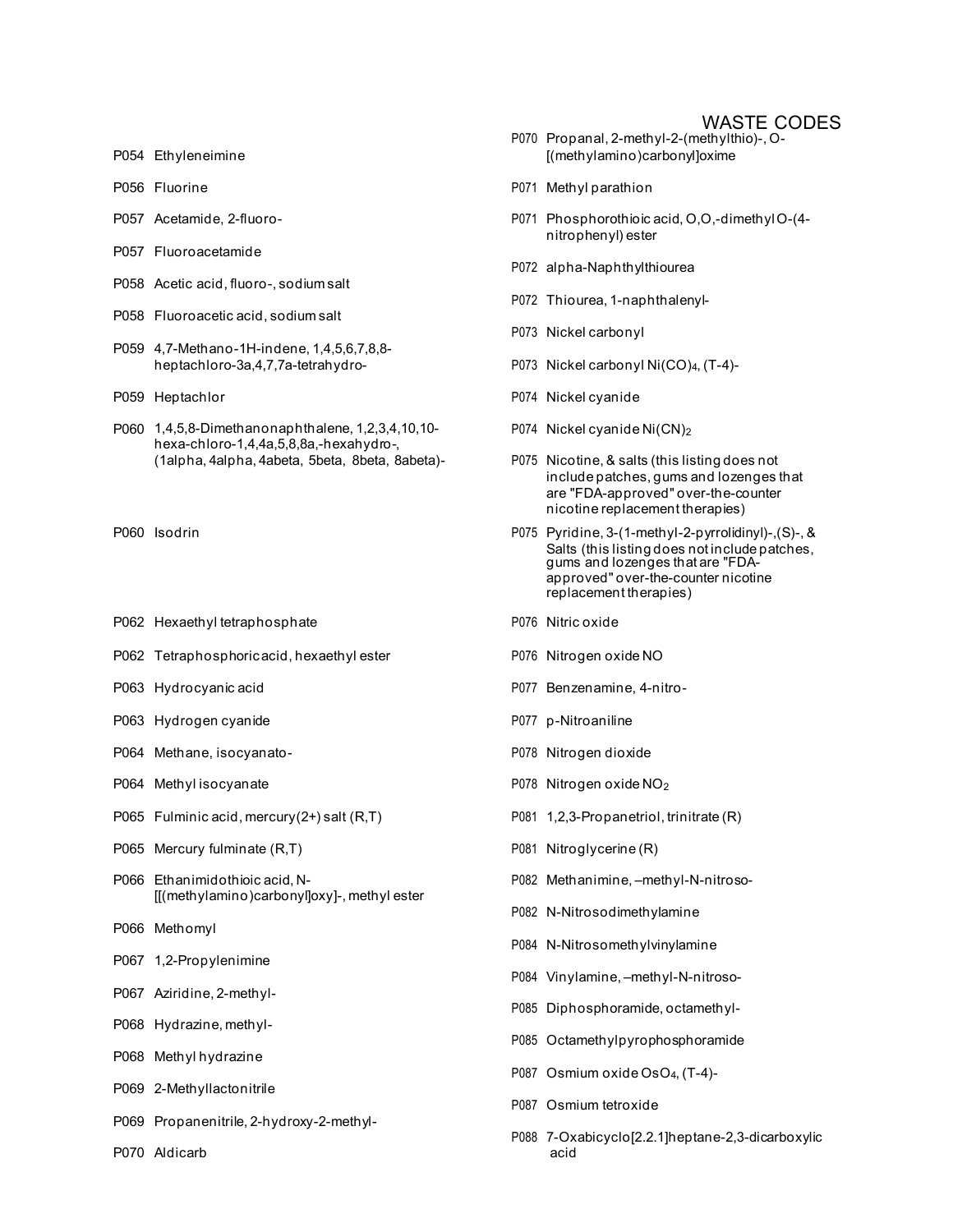P088 Endothall P089 Parathion

- P089 Phosphorothioic acid, O,O-diethyl-O-(4-
- 
- 
- 
- P093 Thiourea, phenyl-<br>
P093 Thiourea, phenyl-<br>
P110 Tetraethyl lead
- 
- P094 Phosphorodithioic acid, O,O-diethyl S- P111 Tetraethyl pyrophosphate [(ethylthio)methyl] ester
- P095 Carbonic dichloride
- P095 Phosgene
- P096 Hydrogen phosphide
- P096 Phosphine
- P097 Famphur
- P097 Phosphorothioic acid O-[4- [(dimethylamino)sulfonyl]phenyl] O,O-dimethyl P115 Sulfuric acid, dithallium (1+) salt ester
- P098 Potassium cyanide
- P098 Potassium cyanide K(CN)
- P099 Argentate (1-), bis(cyano-C)-, potassium P118 Methanethiol, trichloro-
- P099 Potassium silver cyanide **P118** P118 Trichloromethanethiol
- 
- 
- 
- 
- 
- 
- 
- P105 Sodium azide
- P106 Sodium cyanide
- P106 Sodium cyanide Na(CN) P108 Strychnidin-10-one, & salts nitrophenyl) ester **P108** Strychnine, & salts P092 Mercury, (acetato-O)phenyl- P109 Tetraethyldithiopyrophosphate P092 Phenylmercury acetate **P109** Thiodiphosphoric acid, tetraethyl ester P093 Phenylthiourea **P110 Plumbane**, tetraethyl-P094 Phorate P111 Diphosphoric acid, tetraethyl ester P112 Methane, tetranitro- (R) P112 Tetranitromethane (R) P113 Thallic oxide P113 Thallium oxide  $Tl_2O_3$ P114 Selenious acid, dithallium (1+) salt P114 Thallium(I) selenite P115 Thallium(I) sulfate P116 Hydrazinecarbothioamide P116 Thiosemicarbazide P101 Ethyl cyanide **P101** Ethyl cyanide **P101** Buyes **P101** Ammonium vanadate P101 Propanenitrile P119 Vanadic acid, ammonium salt P102 2-Propyn-1-ol  $P120$  Vanadium oxide V<sub>2</sub>O<sub>5</sub> P102 Propargyl alcohol P120 Vanadium pentoxide P103 Selenourea **P103** Selenourea P104 Silver cyanide **P104** Silver cyanide P104 Silver cyanide Ag(CN) P122 Zinc phosphide Zn<sub>3</sub>P<sub>2</sub>, when present at concentrations greater than 10% (R,T)
	- P123 Toxaphene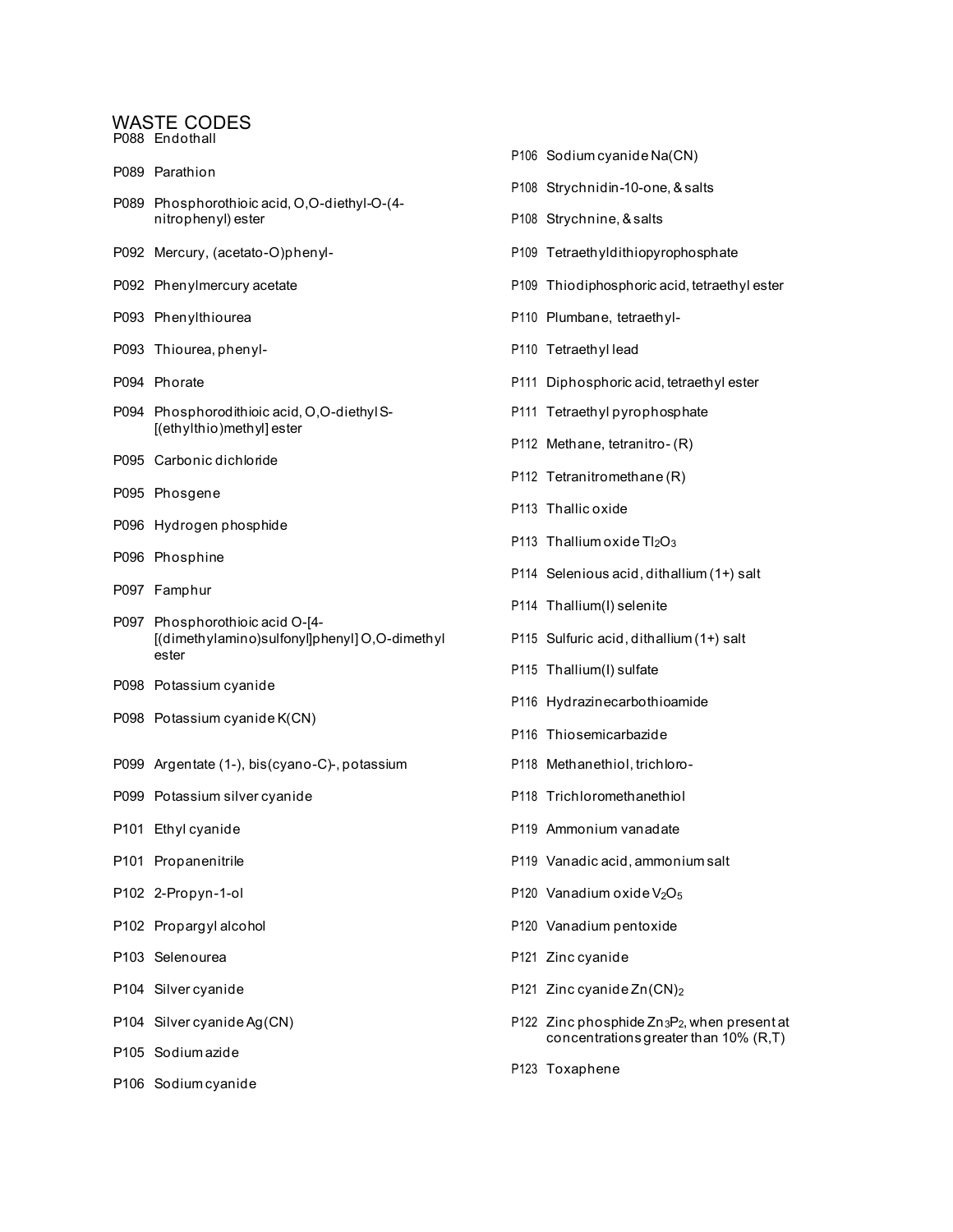- P127 7-Benzofuranol, 2,3-dihydro-2,2-dimethyl-, methylcarbamate
- P127 Carbofuran
- P128 Phenol, 4-(dimethylamino)-3,5-dimethyl-, methylcarbamate (ester)
- P185 1,3-Dithiolane-2-carboxaldehyde, 2,4-dimethyl-O- [(methylamino)-carbonyl]oxime
- P185 Tirpate
- P188 Benzoic acid, 2-hydroxy-, compd. with (3aScis)-1,2,3,3a,8,8a-hexahydro-1,3a,8 trimethylpyrrolo[2,3-b]indol-5-yl methylcarbamate ester (1:1)
- P188 Physostigmine salicylate
- P189 Carbamic acid, [(dibutylamino)-thio]methyl-, 2,3-dihydro-2,2-dimethyl -7-benzofuranyl ester
- P189 Carbosulfan
- P190 Carbamic acid, methyl-, 3-methylphenyl ester
- P190 Metolcarb
- P191 Carbamic acid, dimethyl-, 1-[(dimethylamino)carbonyl]- 5-methyl-1H- pyrazol-3-yl ester
- P191 Dimetilan
- P192 Isolan
- P192 Carbamic acid, dimethyl-, 3-methy-l-(1 methylethyl)-1H- pyrazol-5-yl ester
- P194 Ethanimidothioc acid, 2-(dimethylamino)-N- [[(methylamino) carbonyl]oxy]-2-oxo-, methyl ester
- P194 Oxamyl
- P196 Manganese dimethyldithiocarbamate
- P196 Manganese, bis(dimethylcarbamodithioato-S,S')-,
- P197 Formparanate
- P197 Methanimidamide, N,N-dimethyl-N'-[2-methyl-4-[[(methylamino)carbonyl]oxy]phenyl]-
- P198 Methanimidamide, N,N-dimethyl-N'-[3- [[(methylamino)-carbonyl]oxy]phenyl]-, monohydrochloride
- P198 Formetanate hydrochloride
- P199 Methiocarb
- P199 Mexacarbate
- P199 Phenol, (3,5-dimethyl-4-(methylthio)-, methylcarbamate
- P201 Phenol, 3-methyl-5-(1-methylethyl)-, methyl carbamate
- P201 Promecarb
- P202 m-Cumenyl methylcarbamate
- P202 3-Isopropylphenyl N-methylcarbamate
- P202 Phenol, 3-(1-methylethyl)-, methyl carbamate
- P203 Aldicarb sulfone
- P203 Propanal, 2-methyl-2-(methyl-sulfonyl)-, O- [(methylamino)carbonyl] oxime
- P204 Physostigmine
- P204 Pyrrolo[2,3-b]indol-5-ol, 1,2,3,3a,8,8ahexahydro-1,3a,8-trimethyl-methylcarbamate (ester), (3aS-cis)-
- P205 Zinc, bis(dimethylcarbamodithioato-S,S')-,
- P205 Ziram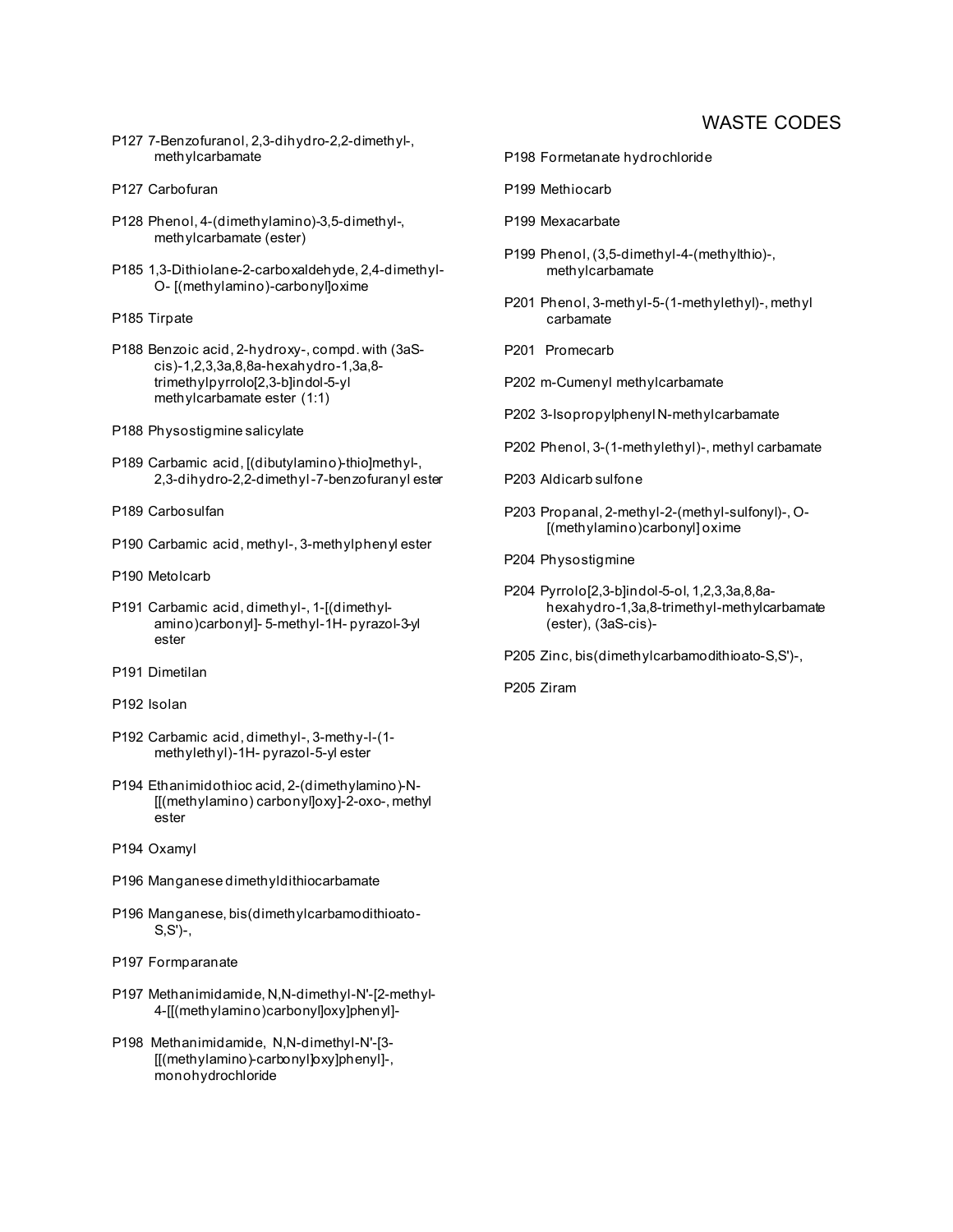#### WASTE CODES **DISCARDED COMMERCIAL CHEMICAL PRODUCTS, OFF-SPECIFICATION SPECIES, CONTAINER RESIDUES, AND SPILL RESIDUES THEREOF—TOXIC WASTES** *(AN ALPHABETIZED LISTING CAN BE FOUND IN 40 CFR 261.33.)* U002 2-Propanone (I) U002 Acetone (I) U003 Acetonitrile (I,T)

: 2,3,4,6-Tetrachlorophenol =  $= 2,4,5 - T$ = = 2,4,5-Trichlorophenol = = 2,4,6-Trichlorophenol = = Acetic acid, (2,4,5-trichlorophenoxy)- = = Pen tach lo ro p h en o l = See ; Phenol, 2,3,4,6-tetrachloro- = F027 = Phenol, 2,4,5-trichloro- = = Phenol, 2,4,6-trichloro- = = Phenol, pentachloro- = = Propanoic acid, 2-(2,4,5-

U008 Acrylic acid (I) U009 2-Propenenitrile U009 Acrylonitrile U010 Azirino [2',3':3,4]pyrrolo[1,2-a]indole-4,7-dione, 6-amino-8-[[(aminocarbonyl)oxy]methyl]- 1,1a,2,8,8a,8b-hexahydro-8a-methoxy-5 methyl-, [1aS-(1aalpha, 8beta, 8aalpha, 8balpha)]- U010 Mitomycin C U011 1H-1,2,4-Triazol-3-amine U011 Amitrole U012 Aniline (I,T) U012 Benzenamine (I,T) U014 Auramine U014 Benzenamine, 4,4'-carbonimidoylbis[N,Ndimethyl-U015 Azaserine U015 L-Serine, diazoacetate (ester) U016 Benz[c]acridine U017 Benzal chloride

U017 Benzene, (dichloromethyl)-

U004 Acetophenone

U004 Ethanone, 1-phenyl-

U005 2-Acetylaminofluorene

U006 Acetyl chloride (C,R,T)

U007 2-Propenamide

U008 2-Propenoic acid (I)

U007 Acrylamide

U005 Acetamide, –9H-fluoren-2-yl

U001 Ethanal (I)

U001 Acetaldehyde (I)

=

=

= trich lo ro p h en o xy)-

< Silvex (2,4,5-TP)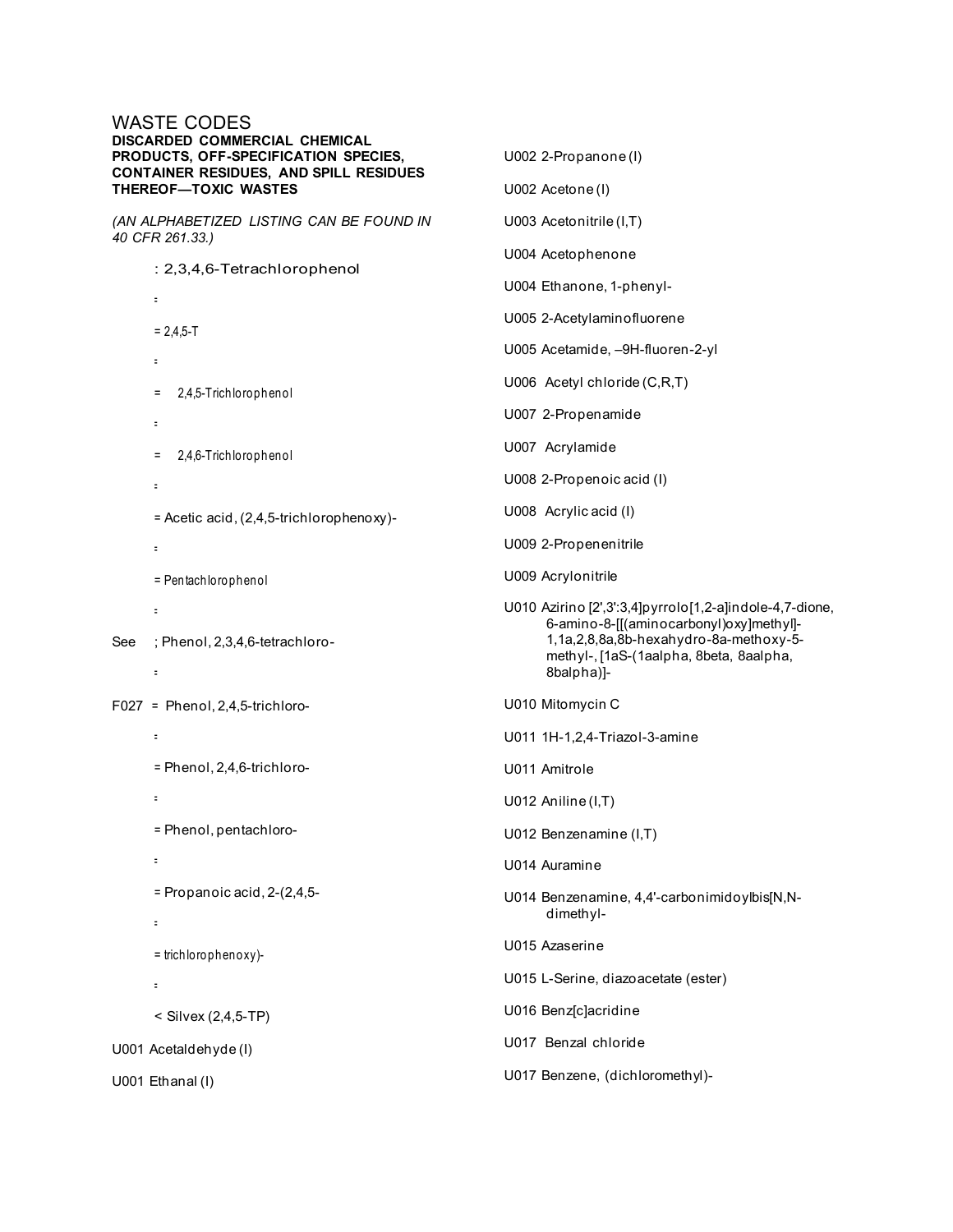- 
- U019 Benzene (I,T) and the U034 Chloral
- U020 Benzenesulfonic acid chloride (C,R) U035 Benzenebutanoic acid, 4-[bis(2-
- U020 Benzenesulfonyl chloride (C,R)
- U021 [1,1'-Biphenyl]-4,4'-diamine
- 
- 
- U023 Benzene, (trichloromethyl)- U037 Benzene, chloro-
- U023 Benzotrichloride (C,R,T) U023 Benzotrichloride (C,R,T)
- 
- U024 Ethane, 1,1'-[methylenebis(oxy)]bis[2-chloro-
- U025 Dichloroethyl ether
- 
- 
- 
- U027 Dichloroisopropyl ether
- U027 Propane, 2,2'-oxybis[2-chloro-
- U028 1,2-Benzenedicarboxylic acid, bis(2-ethylhexyl) ester U043 Ethene, chloro-
- U028 Diethylhexyl phthalate U028 U043 Vinyl chloride
- 
- 
- U030 4-Bromophenylphenyl ether
- U030 Benzene, 1-bromo-4-phenoxy-
- U031 1-Butanol (I)
- U031 n-Butyl alcohol (I)
- U032 Calcium chromate
- U032 Chromic acid H2CrO4, calcium salt
- U033 Carbon oxyfluoride (R,T)
- U033 Carbonic difluoride
- U018 Benz[a]anthracene U034 Acetaldehyde, trichlorochloroethyl)amino]- U035 Chlorambucil U036 4,7-Methano-1H-indene, 1,2,4,5,6,7,8,8- U021 Benzidine **octachloro-2,3,3a,4,7,7a-hexahydro-**U022 Benzo[a]pyrene U036 Chlordane, alpha & gamma isomers U024 Dichloromethoxy ethane U038 Benzeneacetic acid, 4-chloro-alpha-(4 chlorophenyl)-alpha-hydroxy-, ethyl ester U038 Chlorobenzilate U039 p-Chloro-m-cresol U025 Ethane, 1,1'-oxybis[2-chloro- U039 Phenol, 4-chloro-3-methyl-U026 Chlornaphazin U041 Epichlorohydrin U026 Naphthalenamine, N,N'-bis(2-chloroethyl)- U041 Oxirane, (chloromethyl)- U042 2-Chloroethyl vinyl ether U042 Ethene, (2-chloroethoxy)- U029 Methane, bromo- U044 Chloroform U029 Methyl bromide COV CONTENT CONTENT UNIVERSITY OF Methane, trichloro-U045 Methyl chloride (I,T) U045 Methane, chloro- (I,T) U046 Chloromethyl methyl ether
	- U046 Methane, chloromethoxy-
	- U047 beta-Chloronaphthalene
	- U047 Naphthalene, 2-chloro-
	- U048 o-Chlorophenol
	- U048 Phenol, 2-chloro-
	- U049 4-Chloro-o-toluidine, hydrochloride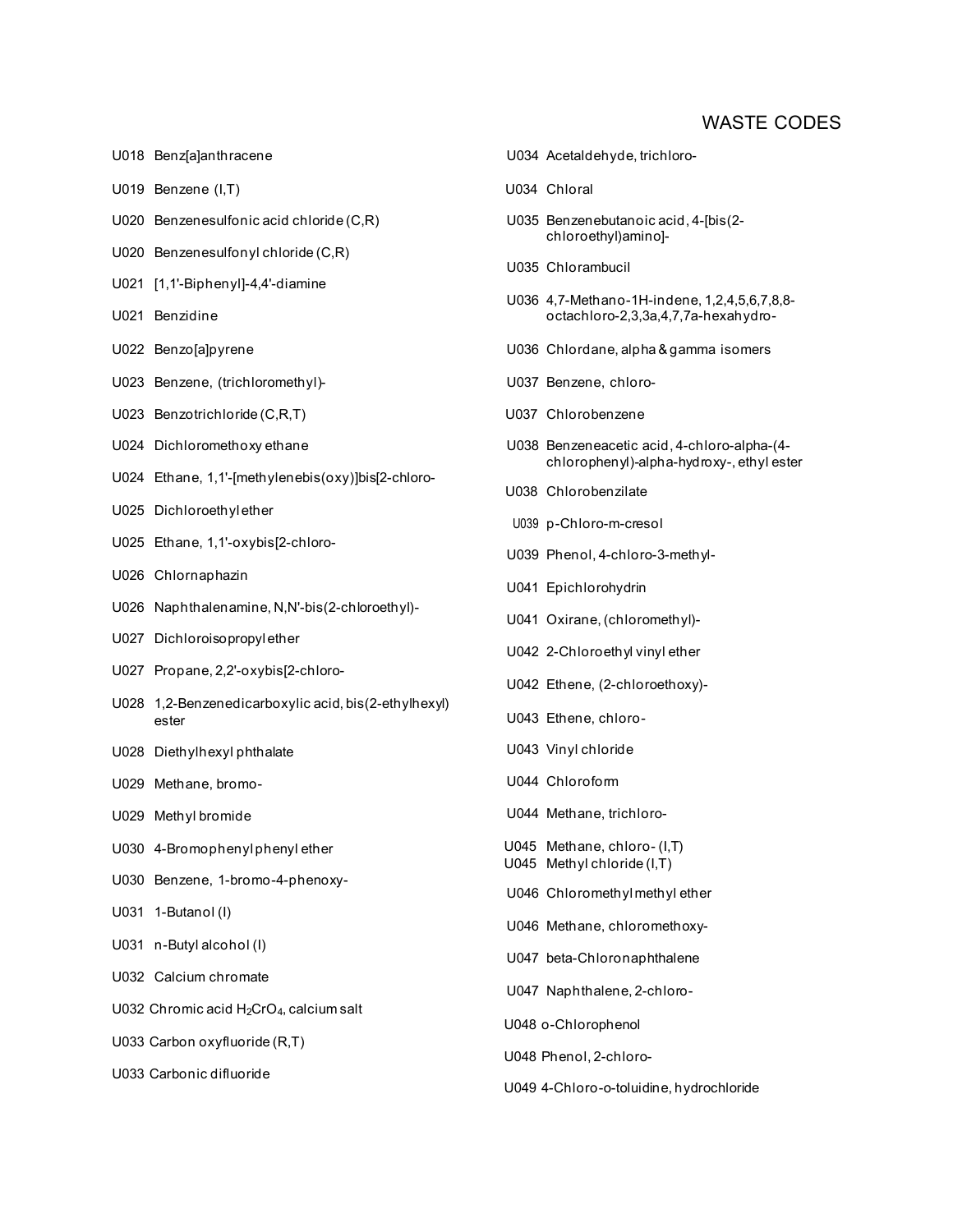U049 Benzenamine, 4-chloro-2-methyl-, hydrochloride

U050 Chrysene

U051 Creosote

U052 Cresol (Cresylic acid)

U052 Phenol, methyl-

U053 2-Butenal

U053 Crotonaldehyde

U055 Benzene, (1-methylethyl)- (I)

U055 Cumene (I)

U056 Benzene, hexahydro- (I)

U056 Cyclohexane (I)

U057 Cyclohexanone (I)

U058 2H-1,3,2-Oxazaphosphorin-2-amine, N,Nbis(2-chloroethyl)tetrahydro-, 2-oxide

U058 Cyclophosphamide

U059 5,12-Naphthacenedione, 8-acetyl-10-[(3 amino-2,3,6-trideoxy)-alpha-L-lyxohexopyranosyl)oxy]-7,8,9,10-tetrahydro-6,8,11 trihydroxy-1-methoxy-, (8S-cis)-

U059 Daunomycin

U060 Benzene, 1,1'-(2,2-dichloroethylidene)bis[4 chloro-

U060 DDD

U061 Benzene, 1,1'-(2,2,2-trichloroethylidene)bis[4 chloro-

U061 DDT

U062 Carbamothioic acid, bis(1-methylethyl)-, S-(2,3 dichloro-2-propenyl) ester

U062 Diallate

U063 Dibenz[a,h]anthracene

U064 Benzo[rst]pentaphene

U064 Dibenzo[a,i]pyrene

U066 1,2-Dibromo-3-chloropropane

U066 Propane, 1,2-dibromo-3-chloro-U067 Ethane, 1,2-dibromo-U067 Ethylene dibromide U068 Methane, dibromo-U068 Methylene bromide U069 1,2-Benzenedicarboxylic acid, dibutyl ester U069 Dibutyl phthalate U070 Benzene, 1,2-dichloro-U070 o-Dichlorobenzene U071 Benzene, 1,3-dichloro-U071 m-Dichlorobenzene U072 Benzene, 1,4-dichloro-U072 p-Dichlorobenzene U073 [1,1'-Biphenyl]-4,4'-diamine, 3,3'-dichloro-U073 3,3'-Dichlorobenzidine U074 1,4-Dichloro-2-butene (I,T) U074 2-Butene, 1,4-dichloro- (I,T) U075 Dichlorodifluoromethane U075 Methane, dichlorodifluoro-U076 Ethane, 1,1-dichloro-U076 Ethylidene dichloride U077 Ethane, 1,2-dichloro-U077 Ethylene dichloride U078 1,1-Dichloroethylene U078 Ethene, 1,1-dichloro-U079 1,2-Dichloroethylene U079 Ethene, 1,2-dichloro-,(E)- U080 Methane, dichloro-

U080 Methylene chloride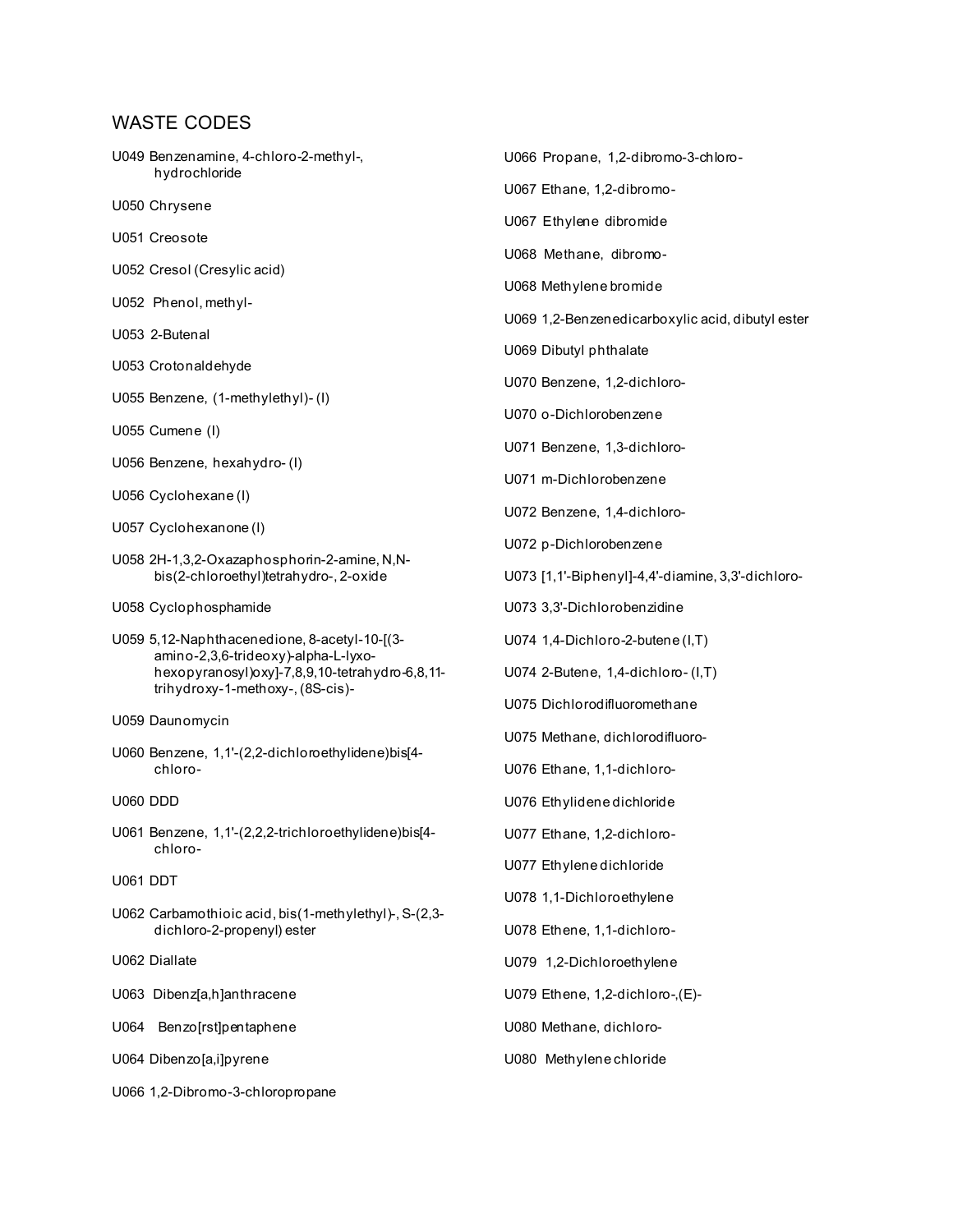- U081 2,4-Dichlorophenol U095 3,3'-Dimethylbenzidine U095
- U081 Phenol, 2,4-dichloro- U096 alpha,alpha,alpha,alpha,alpha,alpha,alpha,alpha,alpha,alpha,alpha,alpha,alpha,
- U082 2,6-Dichlorophenol U096 Hydroperoxide, 1-methyl-1-phenylethyl-phenylethyl-phenylethyl-phenylethyl-
- U082 Phenol, 2,6-dichloro-
- U083 Propane, 1,2-dichloro-
- U083 Propylene dichloride
- U084 1,3-Dichloropropene
- U084 1-Propene, 1,3-dichloro-
- U085 1,2:3,4-Diepoxybutane (I,T)
- U085 2,2'-Bioxirane
- U086 Hydrazine, 1,2-diethyl-
- U086 N,N'-Diethylhydrazine
- U087 O,O-Diethyl S-methyl dithiophosphate
- U087 Phosphorodithioic acid, O,O-diethyl S-methyl ester U103 Sulfuric acid, dimethyl ester
- U088 1,2-Benzenedicarboxylic acid, diethylester U105
- U088 Diethyl phthalate U105 Benzene, 1-methyl-2,4-dinitro-
- U089 Diethylstilbesterol V106
- U089 Phenol, 4,4'-(1,2-diethyl-1,2-ethenediyl)bis, (E)- U106
- U090 1,3-Benzodioxole, 5-propyl- acid, dioctylic activity esterior activity esterior activity esterior activity
- U090 Dihydrosafrole U107 Di-n-octyl phthalate U107 Di-n-octyl phthalate U107 Di-
- U091 [1,1'-Biphenyl]-4,4'-diamine, 3,3'-dimethoxy- U108
- U091 3,3'-Dimethoxybenzidine U108 1,40-Dioxane U108
- U092 Dimethylamine (I) 1092 1,2-Dimethylamine (I)
- U092 Methanamine, –methyl- (I) New York Hydrasine, 1,2009
- U093 Benzenamine, N,N-dimethyl-4-(phenylazo)- U11
- U093 p-Dimethylaminoazobenzene metalamine (U110
- U094 7,12-Dimethylbenz[a]anthracene U11<sup>-</sup>
- U094 Benz[a]anthracene, 7,12-dimethyl- U111 Di-n-propylnitrosamine
- U095 [1,1'-Biphenyl]-4,4'-diamine, 3,3'-dimethyl- U112 Acetic acid, ethyl ester (I)

|              | <b>WASTE CODES</b>                                         |
|--------------|------------------------------------------------------------|
|              | U095 3,3'-Dimethylbenzidine                                |
|              | U096 alpha, alpha-Dimethylbenzylhydroperoxide (R)          |
| U096         | Hydroperoxide, 1-methyl-1-phenylethyl-(R)                  |
| U097<br>U097 | Carbamic chloride, dimethyl-<br>Dimethylcarbamoyl chloride |
| U098         | 1,1-Dimethylhydrazine                                      |
| U098         | Hydrazine, 1,1-dimethyl-                                   |
| U099         | 1,2-Dimethylhydrazine                                      |
| U099         | Hydrazine, 1,2-diphenyl-                                   |
| U101         | 2,4-Dimethylphenol                                         |
| U101         | Phenol, 2,4-dimethyl-                                      |
| U102         | 1,2-Benzenedicarboxylic acid, dimethyl ester               |
| U102         | Dimethyl phthalate                                         |
| U103         | Dimethyl sulfate                                           |
|              | U103 Sulfuric acid, dimethyl ester                         |
|              | U105 2,4-Dinitrotoluene                                    |
|              | U105 Benzene, 1-methyl-2,4-dinitro-                        |
|              | U106 2,6-Dinitrotoluene                                    |
|              | U106 Benzene, 2-methyl-1,3-dinitro-                        |
|              | U107 1,2-Benzenedicarboxylic acid, dioctyl ester           |
|              | U107 Di-n-octyl phthalate                                  |
|              | U108 1,4-Diethyleneoxide                                   |
|              | U108 1,4-Dioxane                                           |
|              | U109 1,2-Diphenylhydrazine                                 |
|              | U109 Hydrazine, 1,2-diphenyl-                              |
| U110         | 1-Propanimine, N-propyl-(I)                                |
|              | U110 Dipropylamine(I)                                      |
|              | U111 1-Propanamine, N-nitroso-N-propyl-                    |
|              |                                                            |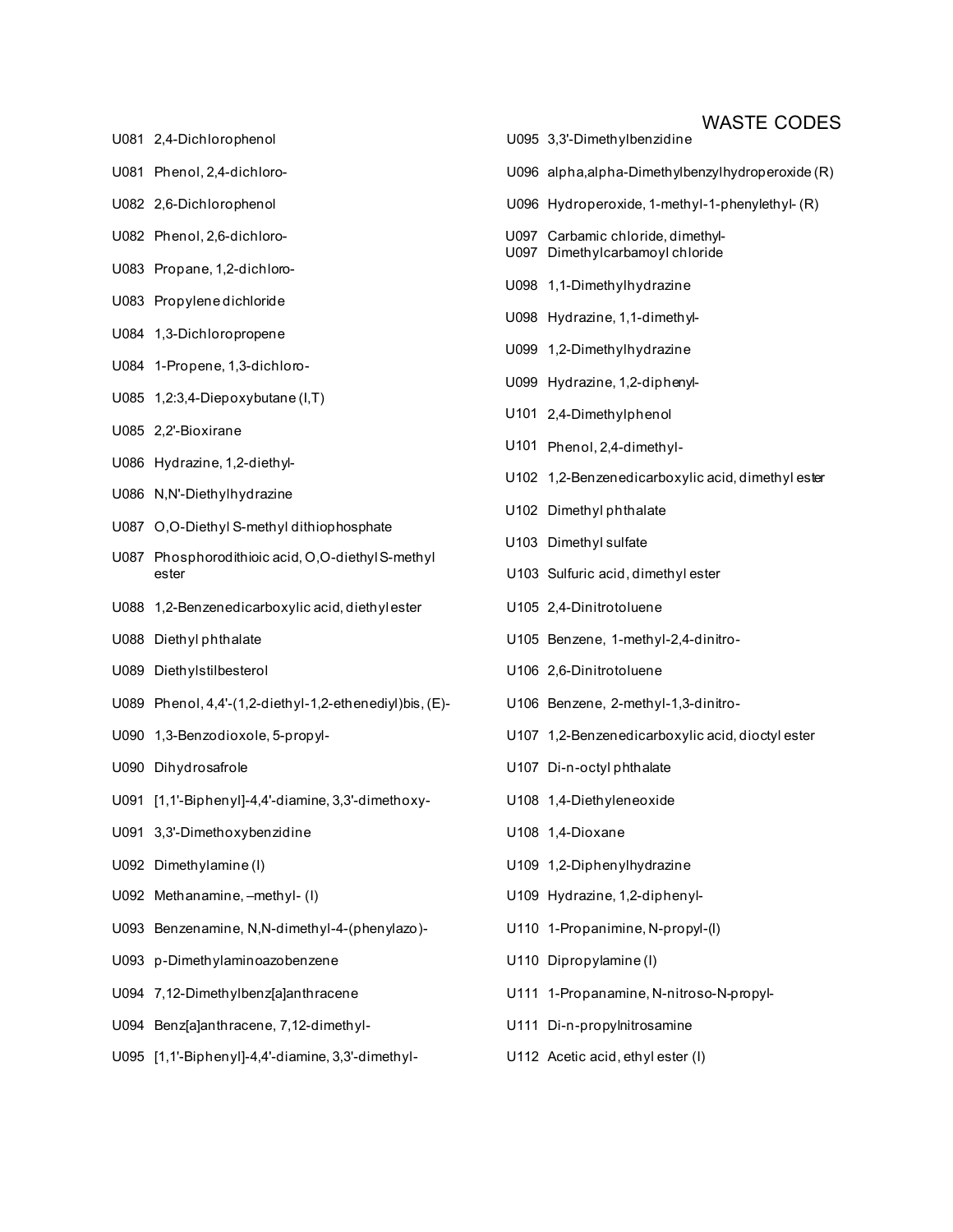U112 Ethyl acetate (I)

U113 2-Propenoic acid, ethyl ester (I)

- U113 Ethyl acrylate (I)
- U114 Carbamodithioic acid, 1,2-ethanediylbis-, salts & esters
- U114 Ethylenebisdithiocarbamic acid, salts & esters
- U115 Ethylene oxide (I,T) U115 Oxirane (I,T)
- U116 2-Imidazolidinethione
- U116 Ethylenethiourea
- U117 Ethane, 1,1'-oxybis-(I)
- U117 Ethyl ether (I)
- U118 2-Propenoic acid, 2-methyl-, ethyl ester
- U118 Ethyl methacrylate
- U119 Ethyl methanesulfonate
- U119 Methanesulfonic acid, ethyl ester
- U120 Fluoranthene
- U121 Methane, trichlorofluoro-
- U121 Trichloromonofluoromethane
- U122 Formaldehyde
- U123 Formic acid (C,T)
- U124 Furan (I)
- U124 Furfuran (I)
- U125 2-Furancarboxaldehyde (I)
- U125 Furfural (I)
- U126 Glycidylaldehyde
- U126 Oxiranecarboxyaldehyde
- U127 Benzene, hexachloro-
- U127 Hexachlorobenzene
- U128 1,3-Butadiene, 1,1,2,3,4,4-hexachloro-
- U128 Hexachlorobutadiene
- U129 Cyclohexane, 1,2,3,4,5,6-hexachloro-, (1alpha, 2alpha, 3beta, 4alpha, 5alpha, 6beta)- U129 Lindane U130 1,3-Cyclopentadiene, 1,2,3,4,5,5-hexachloro-U130 Hexachlorocyclopentadiene U131 Ethane, hexachloro-U131 Hexachloroethane U132 Hexachlorophene U132 Phenol, 2,2'-methylenebis[3,4,6-trichloro-U133 Hydrazine (R,T) U134 Hydrofluoric acid (C,T) U134 Hydrogen fluoride (C,T) U135 Hydrogen sulfide U135 Hydrogen sulfide H<sub>2</sub>S U136 Arsinic acid, dimethyl-U136 Cacodylic acid U137 Indeno[1,2,3-cd]pyrene U138 Methane, iodo-U138 Methyl iodide U140 1-Propanol, 2-methyl- (I,T) U140 Isobutyl alcohol (I,T) U141 1,3-Benzodioxole, 5-(1-propenyl)- U141 Isosafrole U142 1,3,4-Metheno-2H-cyclobuta[cd]pentalen-2 one, 1,1a,3,3a,4,5,5,5a,5b,6 decachlorooctahydro-U142 Kepone U143 2-Butenoic acid, 2-methyl-, 7-[[2,3-dihydroxy-2- (1-methoxyethyl)-3-methyl-1
	- oxobutoxy]methyl]-2,3,5,7a-tetrahydro-1Hpyrrolizin-1-yl ester, [1S-[1alpha(Z), 7(2S\*,3R\*), 7aalpha]]-
- U143 Lasiocarpine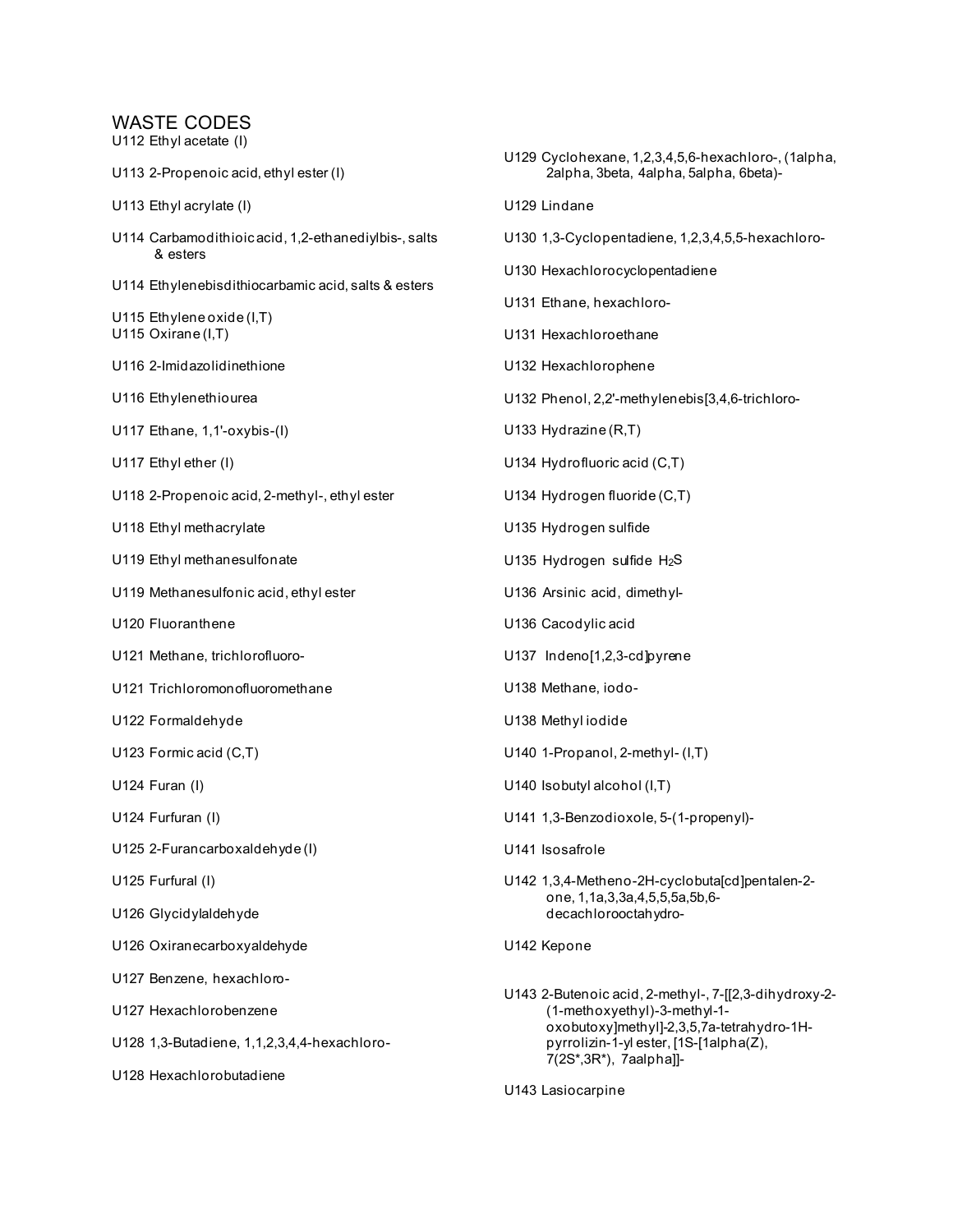U144 Acetic acid, lead(2+) salt U144 Lead acetate U145 Lead phosphate U145 Phosphoric acid, lead(2+) salt (2:3) U146 Lead subacetate U146 Lead, bis(acetato-O)tetrahydroxytri-U147 2,5-Furandione U147 Maleic anhydride U148 3,6-Pyridazinedione, 1,2-dihydro-U148 Maleic hydrazide U149 Malononitrile U149 Propanedinitrile U150 L-Phenylalanine, 4-[bis(2-chloroethyl)amino]- U150 Melphalan U151 Mercury U152 2-Propenenitrile, 2-methyl- (I,T) U152 Methacrylonitrile (I,T) U153 Methanethiol (I,T) U153 Thiomethanol (I,T) U154 Methanol (I) U154 Methyl alcohol (I) U155 1,2-Ethanediamine, N,N-dimethyl-N'-2 pyridinyl-N'-(2-thienylmethyl)- U155 Methapyrilene U156 Carbonochloridic acid, methyl ester, (I,T) U156 Methyl chlorocarbonate (I,T) U157 3-Methylcholanthrene U157 Benz[j]aceanthrylene, 1,2-dihydro-3-methyl-U158 4,4'-Methylenebis(2-chloroaniline) U159 2-Butanone (I,T) U159 Methyl ethyl ketone (MEK) (I,T) U160 2-Butanone, peroxide (R,T) U160 Methyl ethyl ketone peroxide (R,T) U161 4-Methyl-2-pentanone (I) U161 Methyl isobutyl ketone (I) U161 Pentanol, 4-methyl-U162 2-Propenoic acid, 2-methyl-, methyl ester (I,T) U162 Methyl methacrylate (I,T) U163 Guanidine, –methyl-N'-nitro-N-nitroso-U163 MNNG U164 4(1H)-Pyrimidinone, 2,3-dihydro-6-methyl-2 thioxo-U164 Methylthiouracil U165 Naphthalene U166 1,4-Naphthalenedione U166 1,4-Naphthoquinone U167 1-Napthalenamine U167 alpha-Naphthylamine U168 2-Napthalenamine U168 beta-Naphthylamine U169 Benzene, nitro-U169 Nitrobenzene (I,T) U170 p-Nitrophenol (I,T) U170 Phenol, 4-nitro-U171 2-Nitropropane (I,T) U171 Propane, 2-nitro- (I,T) U172 1-Butanamine, –butyl-N-nitroso-U172 N-Nitrosodi-n-butylamine U173 Ethanol, 2,2'-(nitrosoimino)bis-

U158 Benzenamine, 4,4'-methylenebis[2-chloro-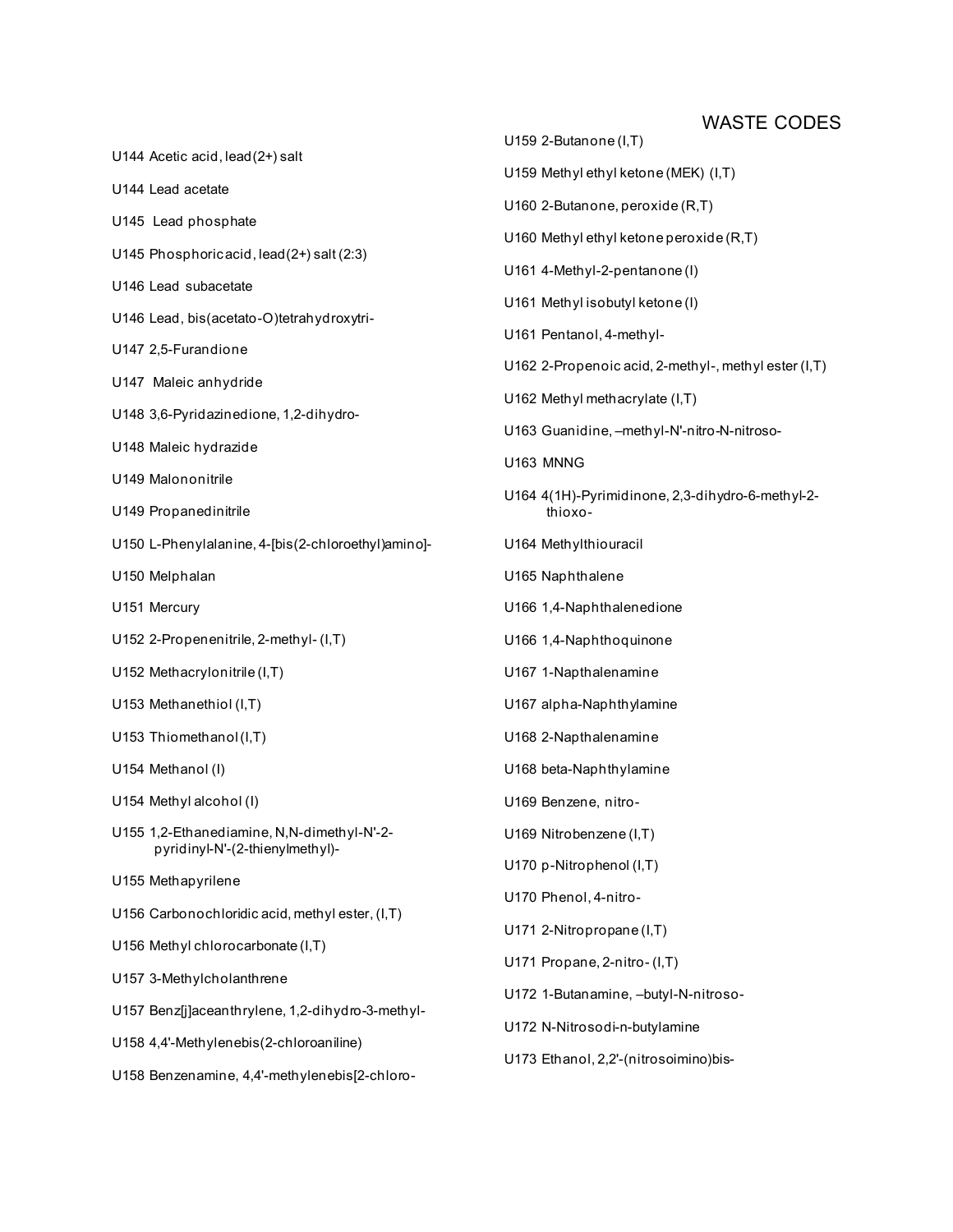- U173 N-Nitrosodiethanolamine
- U174 Ethanamine, –ethyl-N-nitroso-
- U174 N-Nitrosodiethylamine
- U176 N-Nitroso-N-ethylurea
- U176 Urea, N-ethyl-N-nitroso-
- U177 N-Nitroso-N-methylurea
- U177 Urea, N-methyl-N-nitroso-<br>
U192 Pronamide
- U178 Carbamic acid, methylnitroso-, ethyl ester U193 1,2-Oxathiolane, 2,2-dioxide
- U178 N-Nitroso-N-methylurethane U193 1,3-Propane sultone
- U179 N-Nitrosopiperidine CHT CONSERVITY UNITS UNITS UNITS NOTIFIES UNITS UNITS NOTIFIES UNITS UP A UNITS OF TH
- U179 Piperidine, 1-nitroso- Casa Control Communication Control Communication Communication Communication Communication Communication Communication Communication Communication Communication Communication Communication Commu
- U180 N-Nitrosopyrrolidine **Witter Strategier Controller United Strategiers** U196 Pyridine
- 
- 
- U181 Benzenamine, 2-methyl-5-nitro Valley Reserpine
- 
- 
- U183 Benzene, pentachloro-
- U183 Pentachlorobenzene
- U184 Ethane, pentachloro-
- U184 Pentachloroethane
- U185 Benzene, pentachloronitro-
- 
- U186 1,3-Pentadiene (I) U203 Safrole
- U186 1-Methylbutadiene (I) U204 Selenious acid
- U187 Acetamide, –(4-ethoxyphenyl)-
- U187 Phenacetin
- U188 Phenol
- U189 Phosphorus sulfide (R) carbonyl]amino]-
- 
- U190 Phthalic anhydride U191 2-Picoline U191 Pyridine, 2-methyl-U192 Benzamide, 3,5-dichloro-N-(1,1-dimethyl-2-
- 

U190 1,3-Isobenzofurandione

- 
- 
- 
- U180 Pyrrolidine, 1-nitroso- U197 2,5-Cyclohexadiene-1,4-dione
- U181 5-Nitro-o-toluidine U197 p-Benzoquinone
	-
- U182 1,3,5-Trioxane, 2,4,6-trimethyl- U200 Yohimban-16-carboxylic acid, 11,17 dimethoxy-18-[(3,4,5-trimethoxybenzoyl)oxy]-, U182 Paraldehyde methyl ester, (3beta, 16beta, 17alpha, 18beta, 20alpha)-
	- U201 1,3-Benzenediol
	- U201 Resorcinol
- U185 Pentachloronitrobenzene (PCNB) U203 1,3-Benzodioxole, 5-(2-propenyl)-
	-
	-
	- U204 Selenium dioxide
	- U205 Selenium sulfide
	- U205 Selenium sulfide SeS<sub>2</sub> (R,T)
	- U206 D-Glucose, 2-deoxy-2-[[(methylnitrosoamino)-
- U189 Sulfur phosphide (R) U206 Glucopyranose, 2-deoxy-2-(3-methyl-3-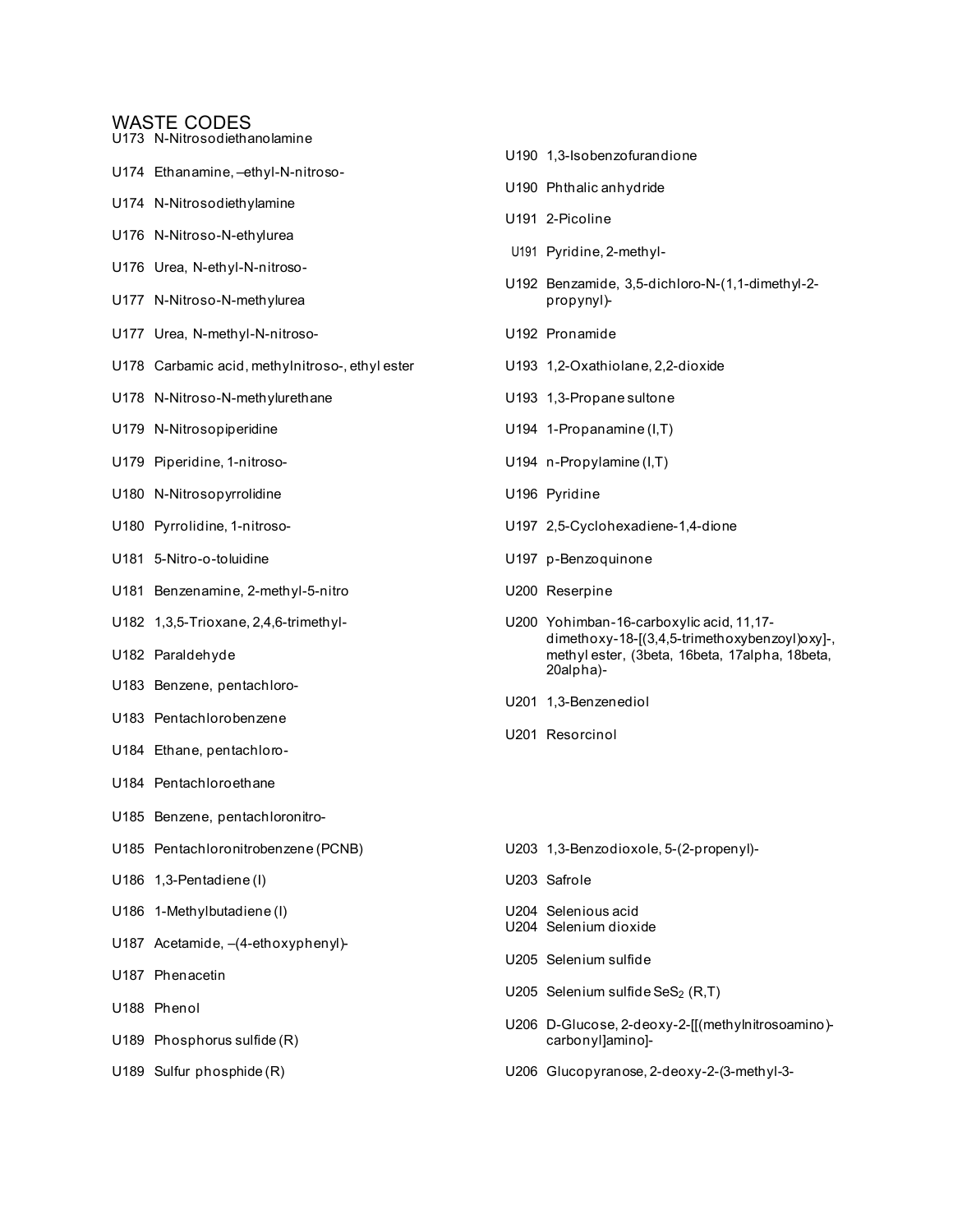nitrosoureido)-,D-

U206 Streptozotocin U207 1,2,4,5-Tetrachlorobenzene U207 Benzene, 1,2,4,5-tetrachloro-U208 1,1,1,2-Tetrachloroethane U208 Ethane, 1,1,1,2-tetrachloro-U209 1,1,2,2-Tetrachloroethane U209 Ethane, 1,1,2,2-tetrachloro-U210 Ethene, tetrachloro-U210 Tetrachloroethylene U211 Carbon tetrachloride U211 Methane, tetrachloro-U213 Furan, tetrahydro-(I) U213 Tetrahydrofuran (I) U214 Acetic acid, thallium(1+) salt U214 Thallium(I) acetate U215 Carbonic acid, dithallium(1+) salt U215 Thallium(I) carbonate U216 Thallium chloride Tlcl U216 Thallium(I) chloride U217 Nitric acid, thallium(1+) salt U217 Thallium(I) nitrate U218 Ethanethioamide U218 Thioacetamide U219 Thiourea U220 Benzene, methyl-U220 Toluene U221 Benzenediamine, ar-methyl-U221 Toluenediamine U222 Benzenamine, 2-methyl-, hydrochloride

U223 Benzene, 1,3-diisocyanatomethyl- (R,T) U223 Toluene diisocyanate (R,T) U225 Bromoform U225 Methane, tribromo-U226 Ethane, 1,1,1-trichloro-U226 Methyl chloroform U227 1,1,2-Trichloroethane U227 Ethane, 1,1,2-trichloro-U228 Ethene, trichloro-U228 Trichloroethylene U234 1,3,5-Trinitrobenzene (R,T) U234 Benzene, 1,3,5-trinitro-U235 1-Propanol, 2,3-dibromo-, phosphate (3:1) U235 Tris(2,3,-dibromopropyl) phosphate U236 2,7-Naphthalenedisulfonic acid,3,3'-[(3,3' dimethyl[1,1'-biphenyl]-4,4'-diyl)bis(azo)bis[5 amino-4-hydroxy]-, tetrasodium salt U236 Trypan blue U237 2,4-(1H,3H)-Pyrimidinedione, 5-[bis(2 chloroethyl)amino]- U237 Uracil mustard U238 Carbamic acid, ethyl ester U238 Ethyl carbamate (urethane) U239 Benzene, dimethyl- (I,T) U239 Xylene (I) U240 2,4-D, salts & esters U240 Acetic acid, (2,4-dichlorophenoxy)-, salts &

esters

U222 o-Toluidine hydrochloride